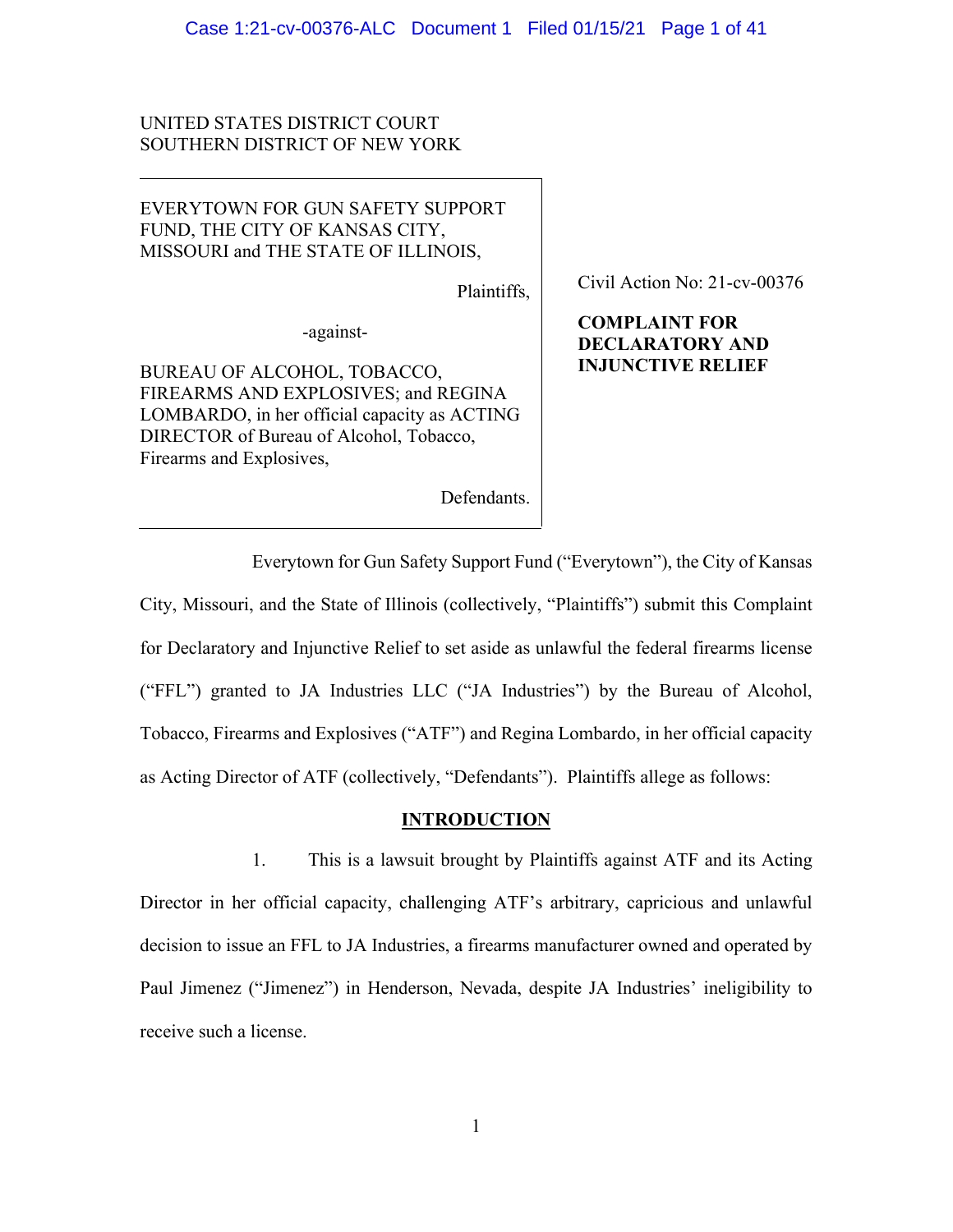### Case 1:21-cv-00376-ALC Document 1 Filed 01/15/21 Page 2 of 41

2. Publicly available court documents and ATF's own records show that, over the past decade and a half, Jimenez, operating through a manufacturing business called "Jimenez Arms," willfully and repeatedly violated the Gun Control Act. These violations included repeatedly and illegally mailing handguns over state lines to an unlicensed individual who was trafficking guns, permitting a prohibited individual to exercise control over his company through numerous oral agreements (and misrepresenting this fact to ATF) and committing numerous violations of ATF's recordkeeping requirements.

3. In 2020, facing multiple lawsuits and over \$1.3 million in unpaid taxes, Jimenez Arms declared bankruptcy. Within weeks, Paul Jimenez applied for a new FFL so he could re-start his gun manufacturing business under a new name, JA Industries. The license was granted by ATF in just 28 business days.

4. The Gun Control Act and its implementing regulations, however, require ATF to deny a license to an applicant who, among other things, (1) has willfully violated the Gun Control Act or its implementing regulations or (2) has "willfully failed to disclose any material information required[,]" "made any false statement as to any material information required" or "made any false statement as to any material fact" in connection with the application. *See* 18 U.S.C. § 923(d)(1)(C), (D).

5. Given the clear and overwhelming evidence of a pattern of lawless behavior and repeated violations of the Gun Control Act by Jimenez and Jimenez Arms, ATF's decision to grant Jimenez a new FFL for JA Industries and ATF's failure to properly investigate were unlawful, arbitrary and capricious. ATF's decision has allowed Jimenez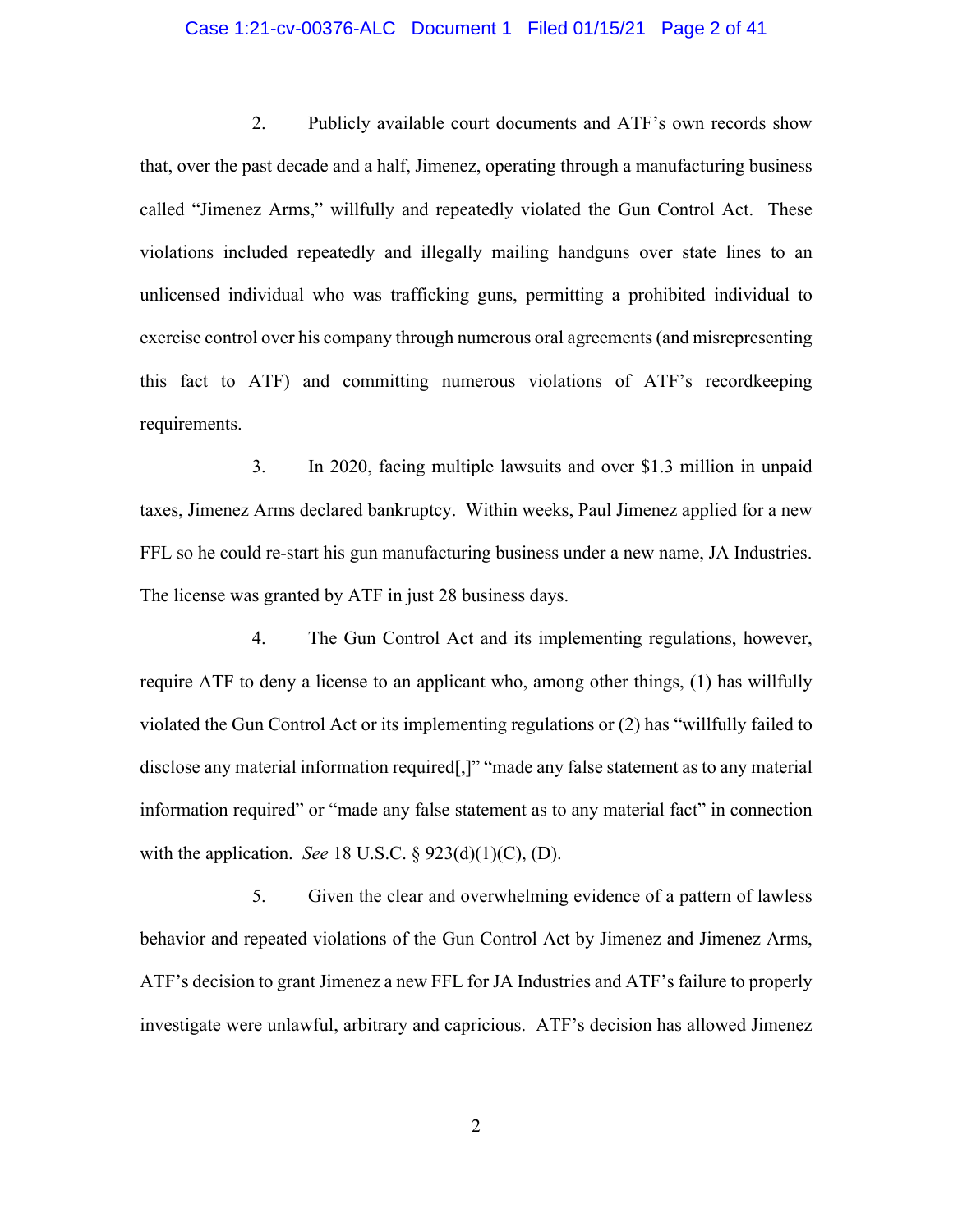### Case 1:21-cv-00376-ALC Document 1 Filed 01/15/21 Page 3 of 41

to continue manufacturing and distributing firearms, which presents a clear and present danger to public safety.

6. Every year for over a decade, Jimenez's firearms manufacturing operations have churned out tens of thousands of cheap, low-quality handguns.<sup>1</sup> These pistols are deadly weapons that are priced to be disposable, routinely retailing for less than \$150.

7. Firearms originating from Jimenez's operation in Henderson have been used at and retrieved from crime scenes throughout the United States in cities like Kansas City, Missouri, and Chicago, Illinois, at a rate disproportionate to the company's market share. This result is unsurprising. Cheap, poorly made pistols like these are particularly attractive to criminals who may need to replace or discard them at a moment's notice. This also makes them more profitable for traffickers—individuals who are unlicensed to sell firearms to third parties and do so illegally.

8. Jimenez was the founder and president of Jimenez Arms and its sole listed "responsible person," a designation that ATF defines as "any individual possessing, directly or indirectly, the power to direct or cause the direction of the management, policies, and practices of the [company], insofar as they pertain to firearms."<sup>2</sup> But Jimenez did not operate Jimenez Arms alone. Every step of the way, Jimenez Arms accepted and relied on financial assistance and operational guidance from a disgraced firearms dealer named Bruce Jennings ("Jennings") and his associates. Jennings has been convicted of numerous crimes, including domestic violence and distribution of child pornography, for which he is

<sup>1</sup> Data & Statistics, Annual Firearms Manufacturers & Export Report, ATF, https://www.atf.gov/resourcecenter/data-statistics.<br><sup>2</sup> ATF Form 7 Respon

ATF Form 7, Responsible Person Questionnaire (revised Oct. 2020), available at https://www.atf.gov/file/117486/download; *see also* 18 U.S.C. 923(d)(1)(B).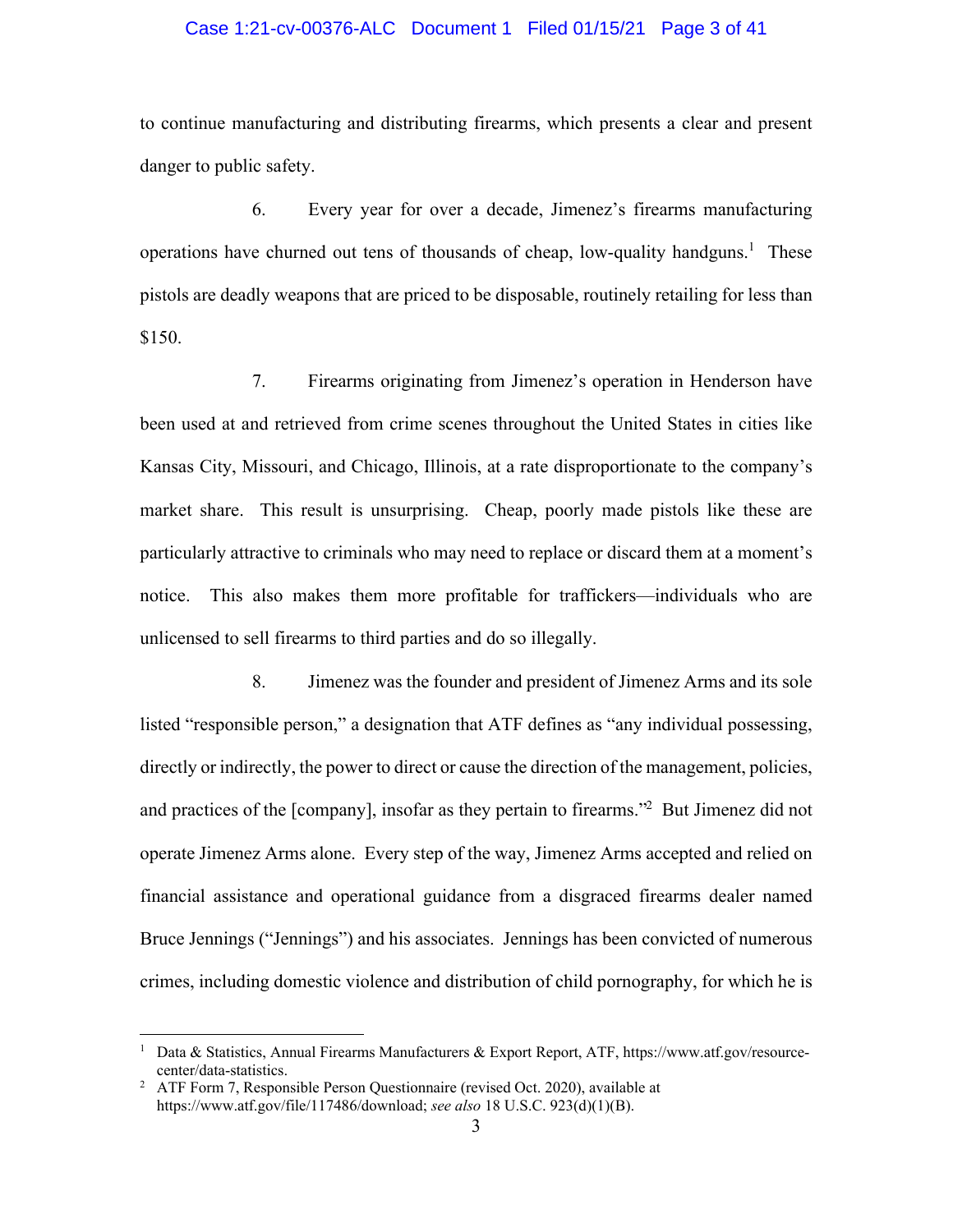### Case 1:21-cv-00376-ALC Document 1 Filed 01/15/21 Page 4 of 41

currently serving a sentence in federal prison. As a result, he is prohibited by law from possessing a firearm or shipping or transporting firearms in interstate commerce. Indeed, for these reasons, ATF denied an FFL for a prior company in which Jennings was a "responsible person."

9. Jennings has been intimately involved with Jimenez's handgun manufacturing business since Jimenez Arms' formation. Indeed, Jimenez obtained its manufacturing equipment—and recruited employees—out of the bankruptcy of Jennings' defunct firearms manufacturing operation, Bryco Arms; he funded this acquisition using a \$430,000 wire transfer from Jennings' ex-wife, Janice Jennings. Over the following years, Jennings and his family continued to provide significant financial support to Jimenez. Jennings has also at times exerted operational control over Jimenez's business.

10. Despite Jennings close involvement with Jimenez Arms, Jimenez repeatedly represented to ATF during licensing proceedings from 2003 to 2005 that he was the company's sole responsible person. These false and misleading statements were clear and willful violations of the Gun Control Act, which should have disqualified Jimenez from being re-licensed by ATF in 2020 under a new business name.

11. Through Jimenez Arms, Jimenez committed other violations of the Gun Control Act that also should have disqualified him from receiving an FFL from ATF for JA Industries. Jimenez Arms did business for years with Kansas City firearms trafficker James Samuels, who has since pled guilty to violating a host of federal gun laws. Among other violations of the firearms laws, Jimenez Arms shipped guns directly to Samuels' home, even though it was clear that doing so was facilitating Samuels' violation of federal gun laws and regulations.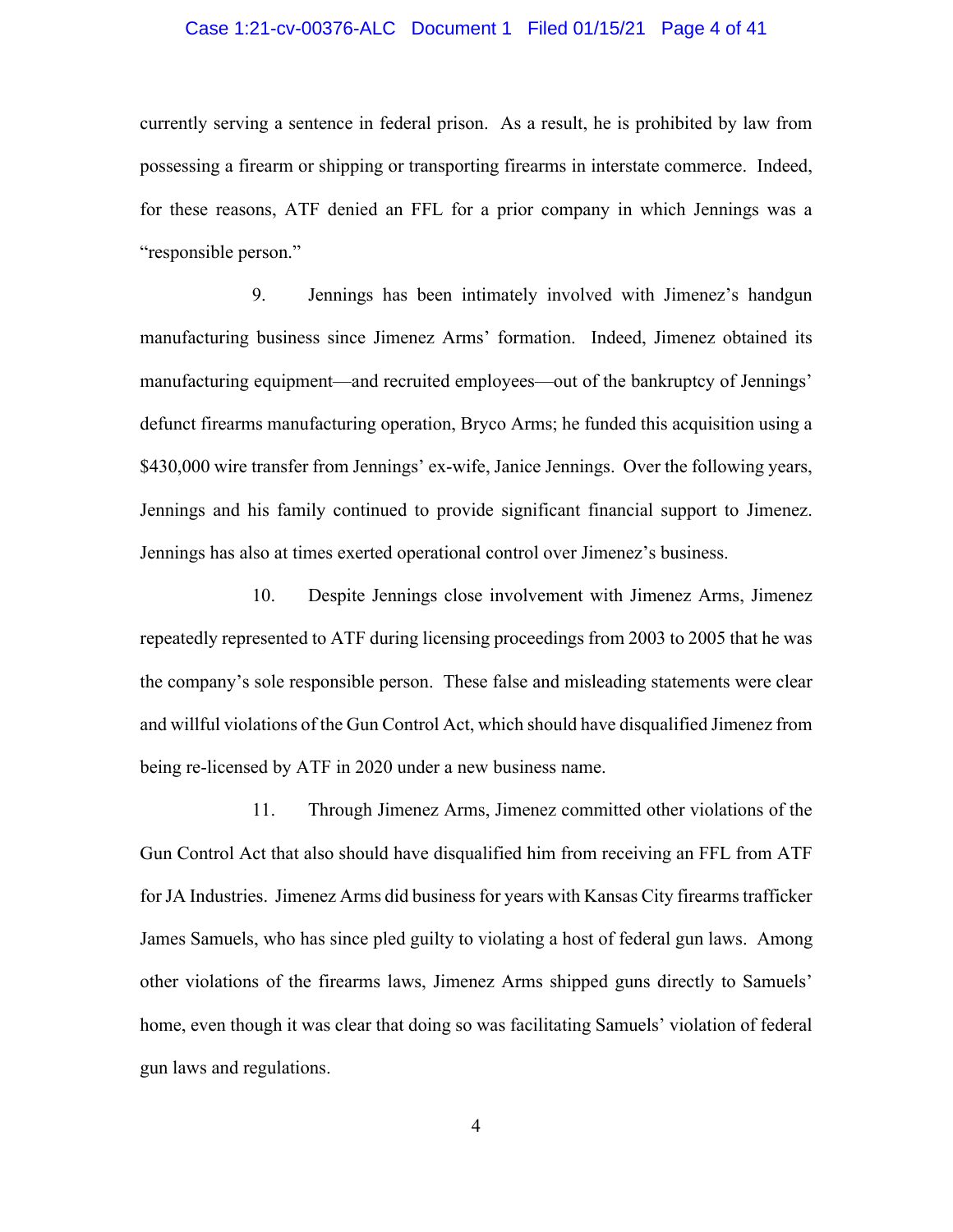### Case 1:21-cv-00376-ALC Document 1 Filed 01/15/21 Page 5 of 41

12. For decades, Defendants have been monitoring Jimenez and his associates and Defendants have, on multiple occasions, taken formal enforcement action against Jimenez Arms for its misconduct. During two routine inspections in 2012 and 2017, ATF cited Jimenez Arms with serious recordkeeping violations of a type that undermine the purpose of the Gun Control Act, which is to prevent gun trafficking and other gun crimes.

13. In an effort to avoid accountability for its illegal actions and erase its debts, Jimenez Arms declared Chapter 7 bankruptcy in January 2020 with over \$1.3 million in unpaid federal taxes and numerous additional outstanding liabilities. Jimenez, however, was undeterred, and took immediate steps to continue his firearms business, including applying for a new license only weeks after Jimenez Arms filed for bankruptcy. He now calls the operation "JA Industries," but the equipment, staff, management and inferior product are the same.

14. Due both to his false assertions that Jennings and his family did not play a role in directing the operations of Jimenez Arms, and his unlawful shipment of guns to at least one illegal trafficker, Jimenez was disqualified from holding an FFL. But rather than follow the law and put an end to Jimenez's illicit and dangerous career in the firearms industry, Defendants failed to conduct a reasonable investigation and granted Jimenez another license when it approved JA Industries' request for an FFL.

15. Defendants' decision to grant Jimenez an FFL under these circumstances was unlawful, arbitrary and capricious and must be set aside.

5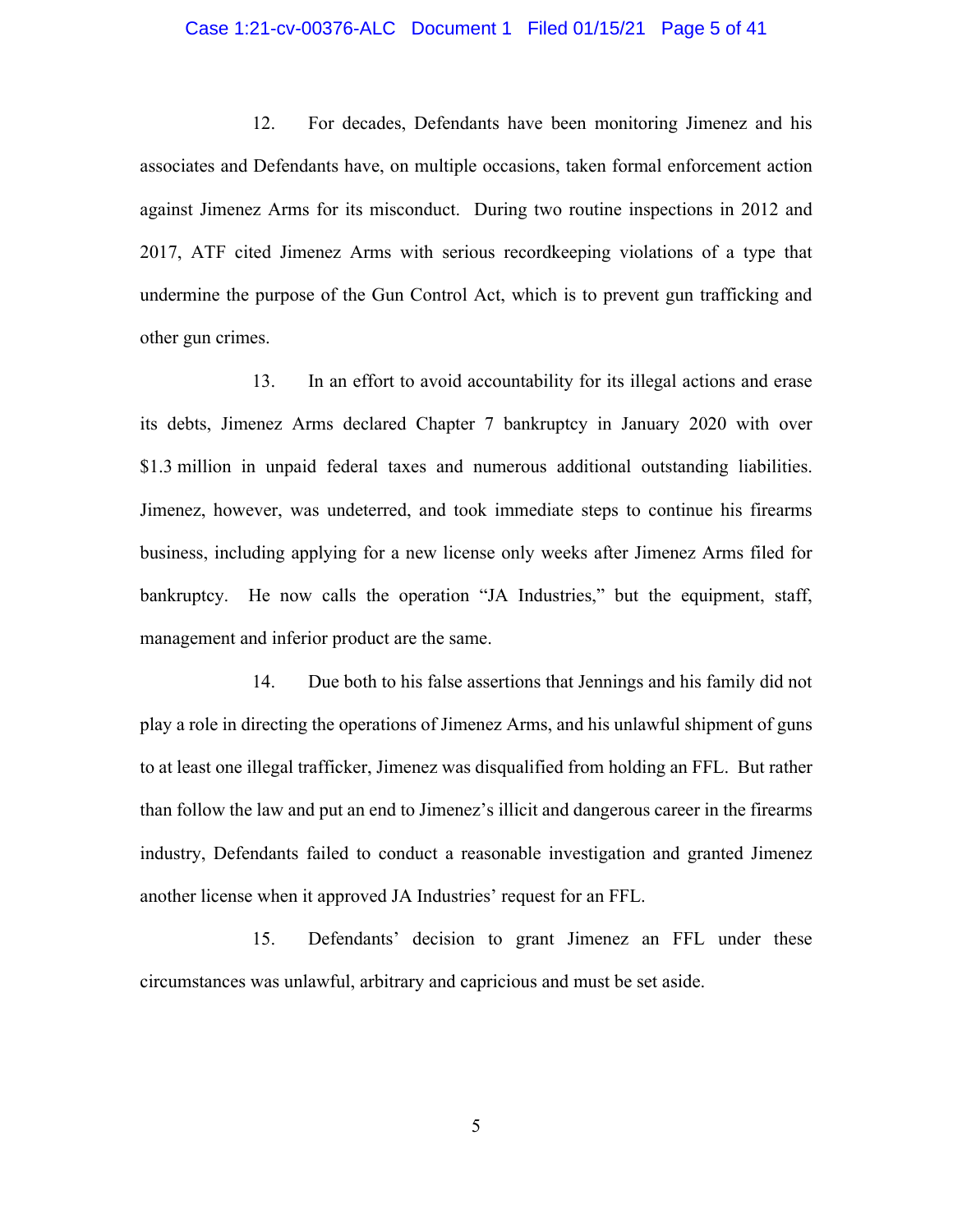### **JURISDICTION AND VENUE**

16. This Court has subject matter jurisdiction under 28 U.S.C. § 1331 as this case arises under the Administrative Procedure Act ("APA"). This Court has remedial authority under the APA. 5 U.S.C. § 706.

17. Venue lies in the Southern District of New York pursuant to 28 U.S.C. § 1391(e) because Plaintiff Everytown for Gun Safety Support Fund ("Everytown") has its principal place of business in this District.

### **PARTIES**

18. Plaintiff Kansas City, Missouri ("Kansas City") is Missouri's largest city, with a population of approximately 495,000.

19. The residents and citizens of Kansas City suffer greatly from gun violence. Kansas City has one of the highest rates of gun violence deaths and injuries among cities in the United States. From June 2018 to May 2019, Kansas City had a rate of over 29 murders per 100,000 people—a higher murder rate than that for cities such as Chicago and Washington, D.C. And in both 2019 and 2020, over 90% of all homicides in Kansas City were committed with firearms.

20. The trafficking of cheap handguns, like those manufactured by Jimenez, into Kansas City and its surrounding areas has contributed to this gun violence crisis.

21. Kansas City has regularly—and disproportionately—recovered Jimenez Arms guns at crime scenes. Over a five-year period from 2014 to 2018, the Kansas City Police Department recovered, seized or held as evidence at least 166 Jimenez Arms guns.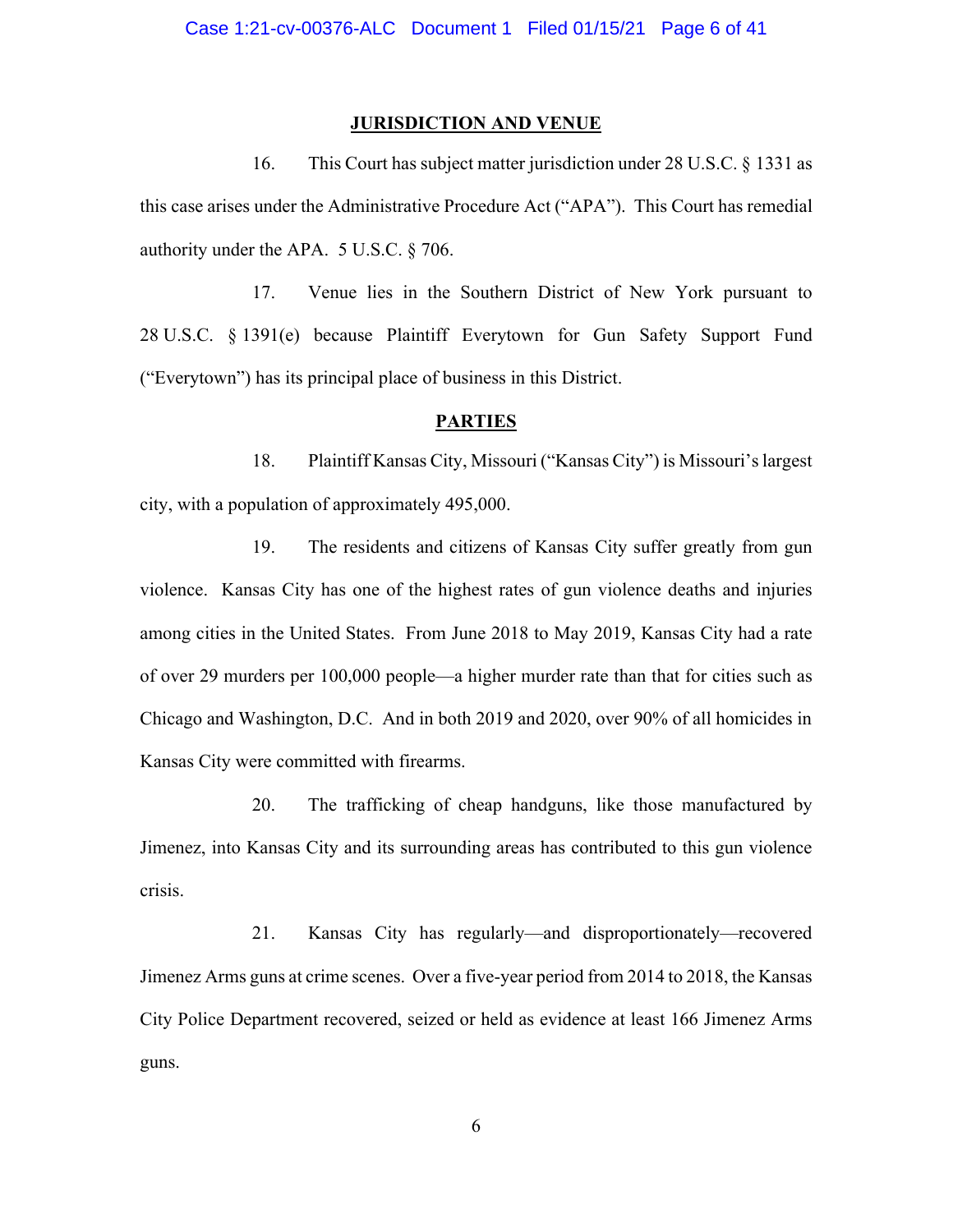### Case 1:21-cv-00376-ALC Document 1 Filed 01/15/21 Page 7 of 41

22. The prevalence of Jimenez Arms guns in Kansas City area gun trafficking is exemplified by James Samuels' gun trafficking operation. Of the 77 firearms that Samuels is known to have trafficked between 2013 and 2018, 57 of them were Jimenez Arms pistols. In an affidavit filed in connection with Samuels' federal prosecution, an ATF investigator noted that the company's role came as no surprise, as its firearms were "frequently used by criminals." In addition to state crimes, federal prosecutors in the Western District of Missouri have brought cases against individuals who have used Jimenez Arms guns to carry out carjackings, high-speed car chases, drug trafficking and bank robberies (among numerous other crimes).

23. Plaintiff the State of Illinois (the "State") is a sovereign state of the United States of America. As a body politic and sovereign entity, the State of Illinois brings this action to redress harms to its sovereign authority, quasi-sovereign authority, proprietary interests, and as trustee, guardian and representative of all residents and citizens of Illinois as *parens patriae*.

24. The State "has an important and compelling interest in its citizens' safety" and in "protecting the public from firearms violence." *Horsley v. Trame*, 808 F.3d 1126, 1132 (7th Cir. 2015). The State has enacted a robust statutory scheme regulating the possession, acquisition, sale and manufacture of firearms. *See* 430 ILCS 65/0.01 *et seq.*; 720 ILCS 5/24-1, 24-3.

25. Since 1973, Illinois law has prohibited any federally licensed "dealer, importer, manufacturer or pawnbroker" from manufacturing, selling or delivering to "any unlicensed person a handgun having a barrel, slide, frame or receiver which is a die casting of zinc alloy or any other nonhomogeneous metal which will melt or deform at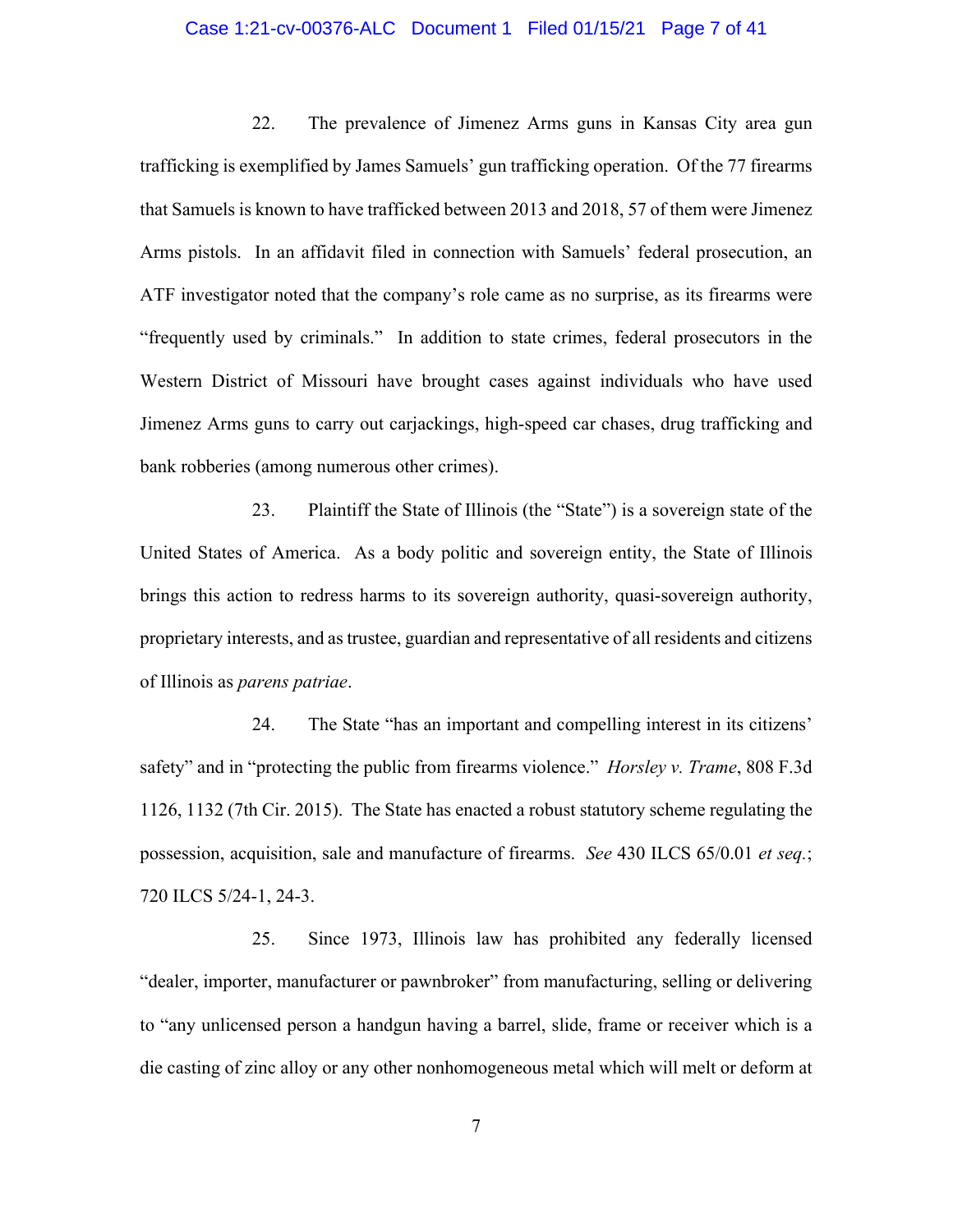### Case 1:21-cv-00376-ALC Document 1 Filed 01/15/21 Page 8 of 41

a temperature of less than 800 degrees Fahrenheit." 720 ILCS 5/24-3(A)(h); 1973 Ill. Laws 1129-31, § 1 (enacted Aug. 21, 1973). This "melting point" law was intended to reduce the incidence of gun violence by removing the cheapest types of handguns from the market. To comply with this law, firearms dealers in Illinois inform customers that they are unable to sell Jimenez Arms handguns.

26. As a result of the melting point law, many firearms distributors have policies against shipping certain makes and models of handguns—including all models of Jimenez Arms pistols—into Illinois.

27. Despite the State's prohibitions on the sale of these handguns, law enforcement agencies throughout Illinois recover Jimenez Arms pistols in connection with criminal activity. For example, based on Jimenez Arms' market share, the Chicago Police Department has recovered Jimenez Arms pistols at a disproportionately higher rate, compared to other makes of pistols, with 378 pistols recovered in a five-year period from 2014 to 2018. Jimenez Arms pistols have been recovered by law enforcement agencies investigating criminal activity all over Illinois, from Skokie to Decatur to East St. Louis, in recent years.

28. Law enforcement agencies in the State of Illinois also have recovered or documented use of Jimenez Arms pistols in connection with interstate trafficking impacting the State. For example, in March 2019, officers with the Chicago Police Department recovered an illegally possessed Jimenez Arms pistol from two men in a speeding vehicle; the pistol had been purchased two days earlier at a Gary, Indiana, gun dealer by a woman who was later convicted of federal charges in connection with the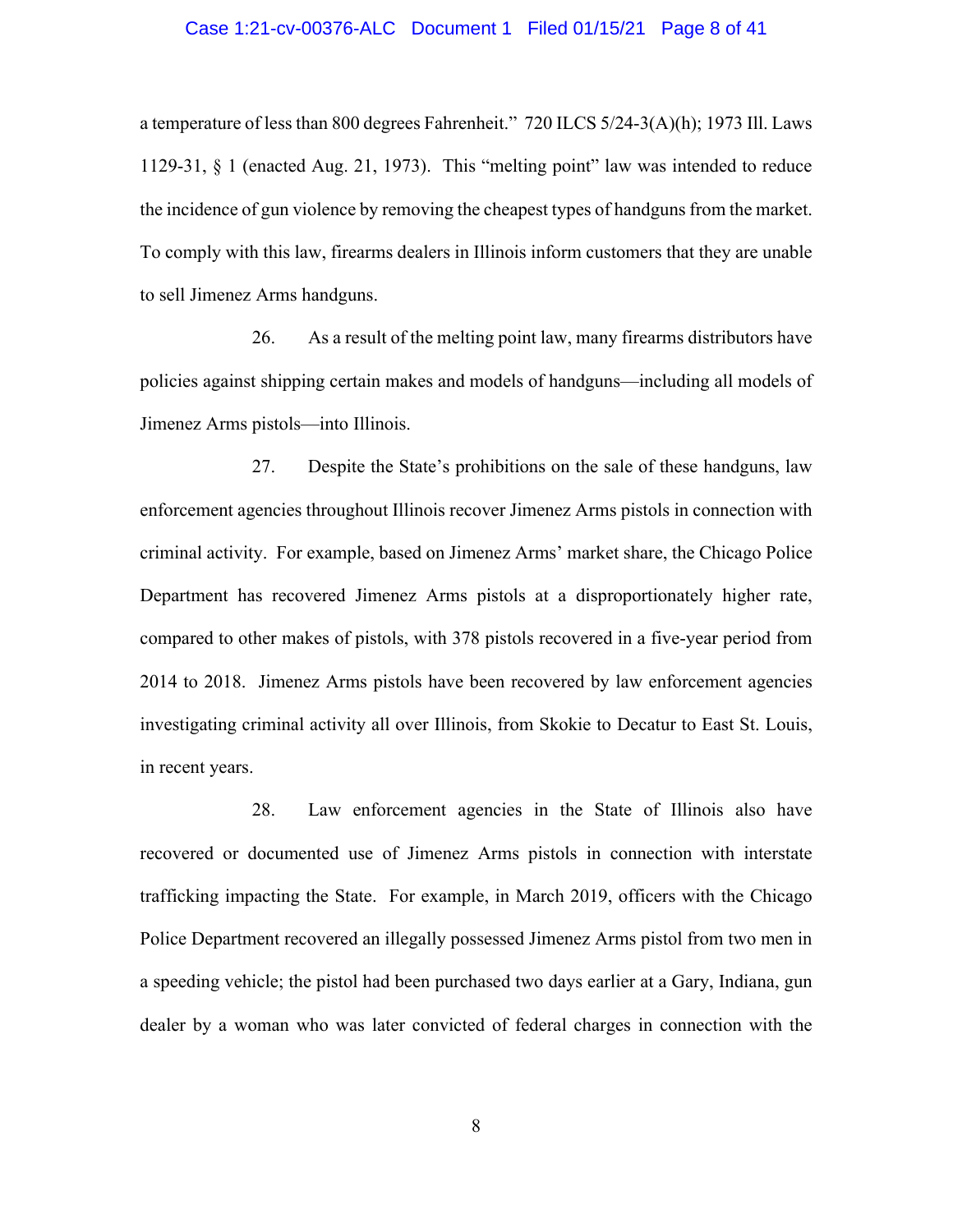### Case 1:21-cv-00376-ALC Document 1 Filed 01/15/21 Page 9 of 41

purchase.<sup>3</sup> Similarly, a gun trafficker purchased 26 firearms, including two Jimenez Arms pistols, from Indiana dealers between January 2019 and August 2020; the trafficker represented he had purchased all but one of the firearms for individuals residing in Chicago.<sup>4</sup>

29. In 2019, law enforcement agencies in the State recovered firearms originating from out-of-state retail sales at an exceptionally high rate; only four states in the country had higher rates of recovery for firearms sourced from outside its respective borders.<sup>5</sup> Law enforcement traced sales of over half of the firearms recovered in Illinois in 2019 to sources originating outside the state.

30. Defendants' issuance of a license to Jimenez for JA Industries undermines the State of Illinois' ability to enforce its firearms laws and regulations within its borders. By licensing JA Industries, a foreseeable source of highly-trafficked firearms, the State can reasonably anticipate law enforcement will continue to recover dangerous, disposable handguns in connection with crimes in Illinois at a disproportionate rate compared with other makes of firearms.

31. Further, access to cheap firearms, secured readily through secondary sources due to the demonstrated lack of sufficient oversight and tracking by Jimenez's businesses, continues to threaten the lives and safety of all Illinoisans. Gun violence in the State takes Illinois residents' lives and livelihoods and damages communities across the State. On average, 1,363 people die by guns in the State each year, including 805 gun

<sup>&</sup>lt;sup>3</sup> Government's Sentencing Memorandum, *U.S. v. Bean*, 20-CR-00019 (N.D. Ind. Nov. 13, 2020).<br><sup>4</sup> Criminal Complaint *U.S. v. Ivery* 20-ML00143, 3.4 (N.D. Ind. Aug. 26, 2020).

Criminal Complaint, *U.S. v. Ivery*, 20-MJ-00143, 3-4 (N.D. Ind. Aug. 26, 2020). 5

<sup>&</sup>lt;sup>5</sup> The four states with higher rates of recovery were Connecticut, Maryland, New Jersey and New York. Data derived from ATF's 2019 firearms trace data. *See* ATF, Firearms Trace Data–2019, https://www.atf.gov/resource-center/firearms-trace-data-2019.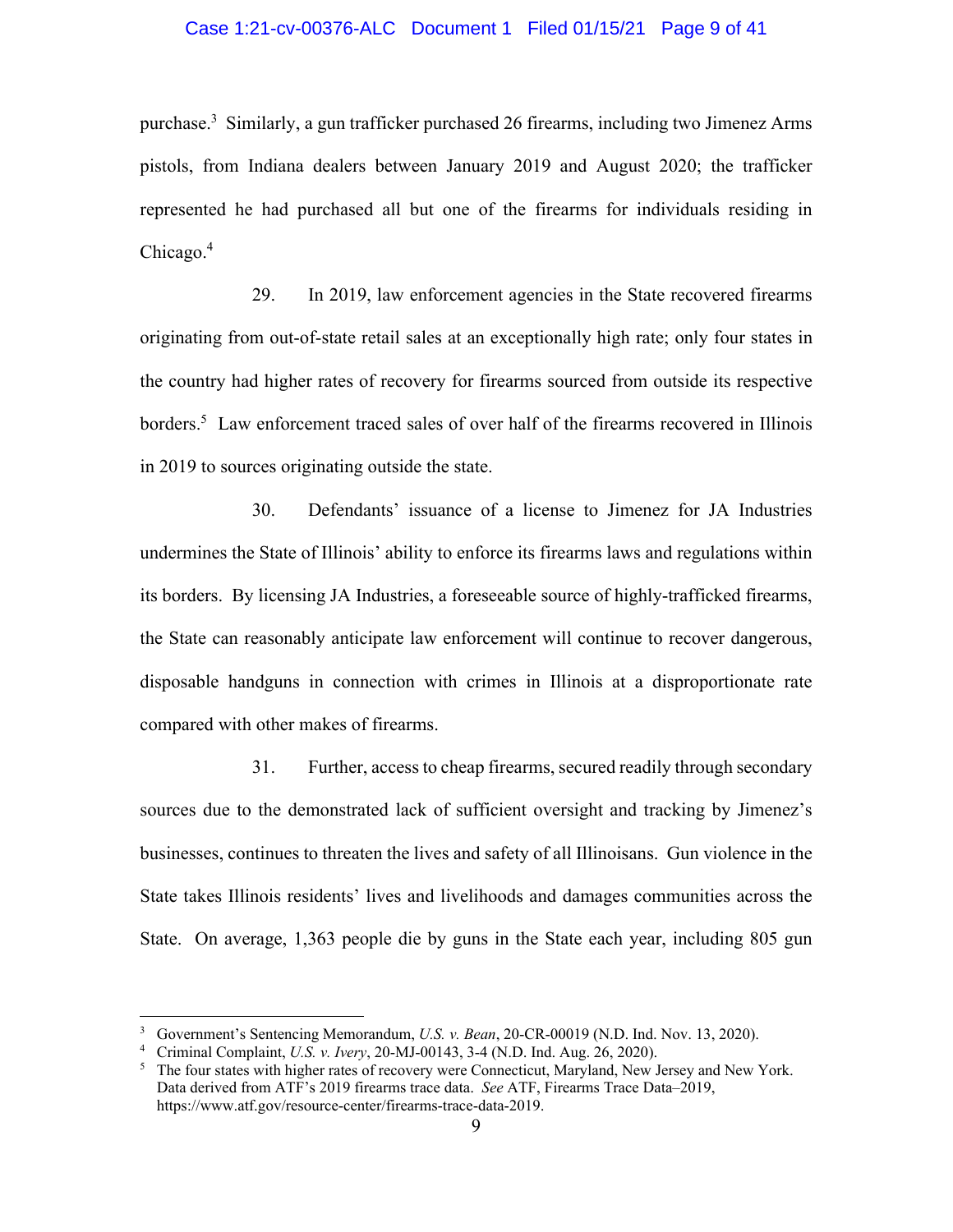## Case 1:21-cv-00376-ALC Document 1 Filed 01/15/21 Page 10 of 41

homicides.<sup>6</sup> The State's gun homicide rate is the ninth highest in the country, at 6.4 deaths per 100,000 people.<sup>7</sup> Communities of color disproportionately experience the effects of gun violence, with the gun death rate among Black Illinoisans ranking as the third highest in the country. Further, the rate of gun homicide in Illinois increased 29% from 2009 to 2018.8

32. The State of Illinois incurs substantial costs from gun violence. Congressional staff has estimated that the annual cost to the State is \$7.2 billion each year.<sup>9</sup> The State spends billions of dollars annually on health care benefits and services for Illinois residents enrolled in Medicaid, a public insurance program for low-income families and individuals that is jointly funded by the State and the Federal government. Persons injured by gun violence incur medical costs that the State pays for through its Department of Healthcare and Family Services in combination with Medicaid. The State must also spend time, money and resources to prevent gun violence. For fiscal year 2020, the budget for the State of Illinois included more than \$42 million for violence reduction and intervention strategies. $10$ 

33. There are also indirect costs to the State, like property devaluation, deterrence to tourism, trauma centers, long-term mental health effects and population loss,

<sup>6</sup> Everytown for Gun Safety, EverStat–Landscape of Gun Violence,

https://maps.everytownresearch.org/everystat#Illinois (last visited Jan. 8, 2021). 7 *Id.* 

<sup>8</sup> *Id.*

<sup>9</sup> U.S. Congress Joint Economic Committee Democratic Staff, *A State-by-State Examination of the Economic Costs of Gun Violence* (Sept. 18, 2019), https://www.jec.senate.gov/public/\_cache/files/b2ee3158-aff4-4563-8c3b-0183ba4a8135/economiccosts-of-gun-violence.pdf. 10 Giffords Law Center to Prevent Gun Violence, Investing in Local Intervention Strategies in Illinois,

https://giffords.org/lawcenter/state-laws/investing-in-local-intervention-strategies-in-illinois/ (last updated Oct. 19, 2020).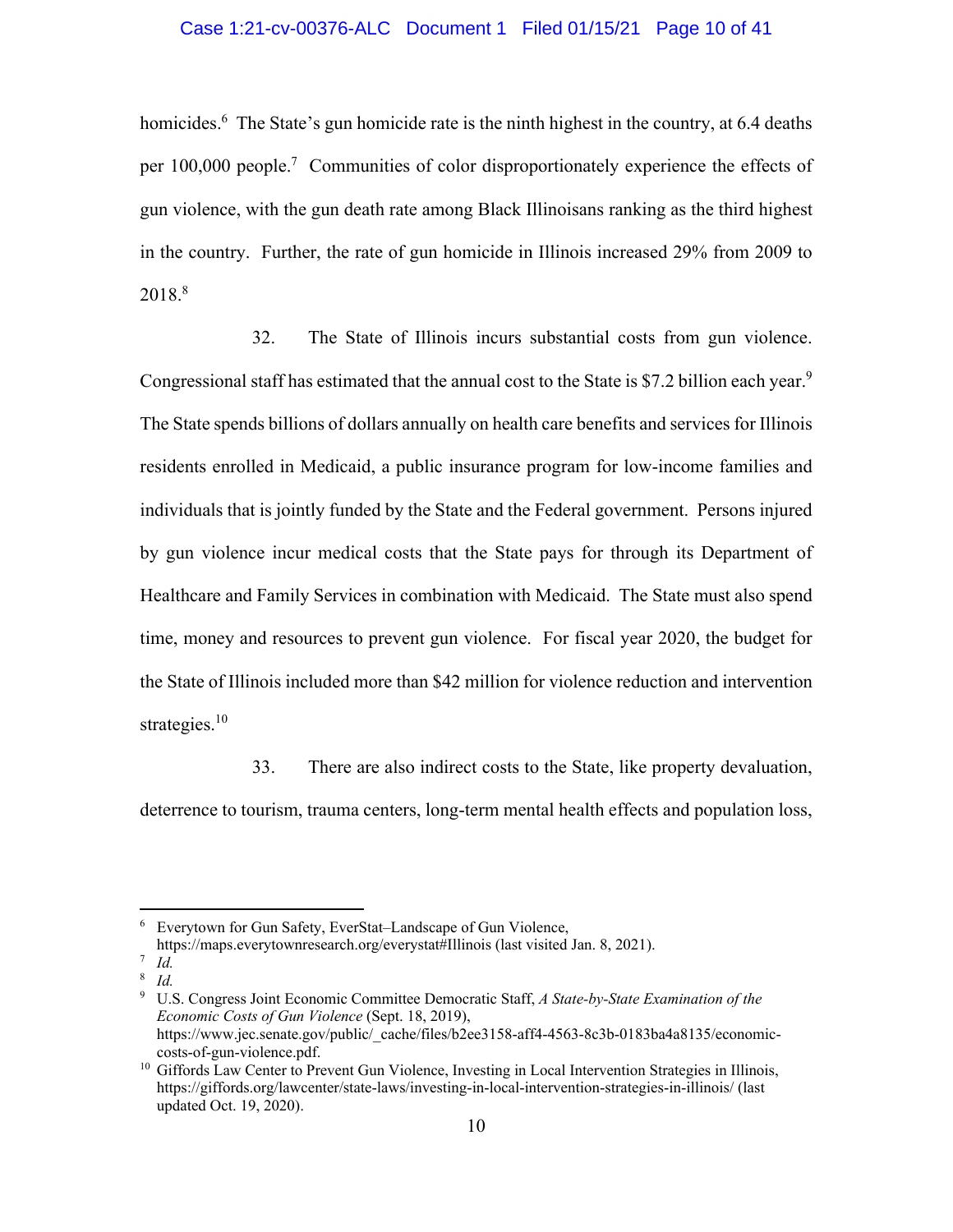### Case 1:21-cv-00376-ALC Document 1 Filed 01/15/21 Page 11 of 41

many of which are disproportionately borne by diverse communities.<sup>11</sup> In issuing a license to JA Industries, Defendants license criminals' continued access to a source of highlytrafficked firearms, firearms that state law enforcement officials disproportionately recover in connection with crimes and that will contribute to the costs incurred by the State of Illinois from gun violence.

34. The Gun Control Act—and ATF's unlawful issuance of a firearms license in particular—implicates the interests of Plaintiffs Kansas City and the State of Illinois because that law was enacted with the express purpose of "provid[ing] support to Federal, State, and local law enforcement officials in their fight against crime and violence . . . ." Pub. L. No. 90-618, § 101.

35. The State and Kansas City have a strong interest in ensuring that ATF follows the procedure outlined in the Gun Control Act for issuing FFLs to gun manufacturers who distribute guns in its markets.

36. The State and Kansas City have a strong interest in ensuring that firearms do not end up in the hands of individuals who are likely to use them to commit crimes or who are already prohibited by law from owning or possessing them, including felons and domestic violence offenders. ATF's decision to grant an FFL to Jimenez for JA Industries, as described herein, interferes with and undermines this interest.

37. The State and Kansas City have a strong interest in preventing and reducing shootings, other gun crimes and gun trafficking in their jurisdictions. ATF's decision to grant an FFL to Jimenez for JA Industries and, in turn, to allow Jimenez, through JA Industries, to continue to sell inexpensive and highly-trafficked firearms into

<sup>11 &</sup>quot;Black men make up 7% of Illinois's overall population, but 72% of gun homicide victims." *Id.*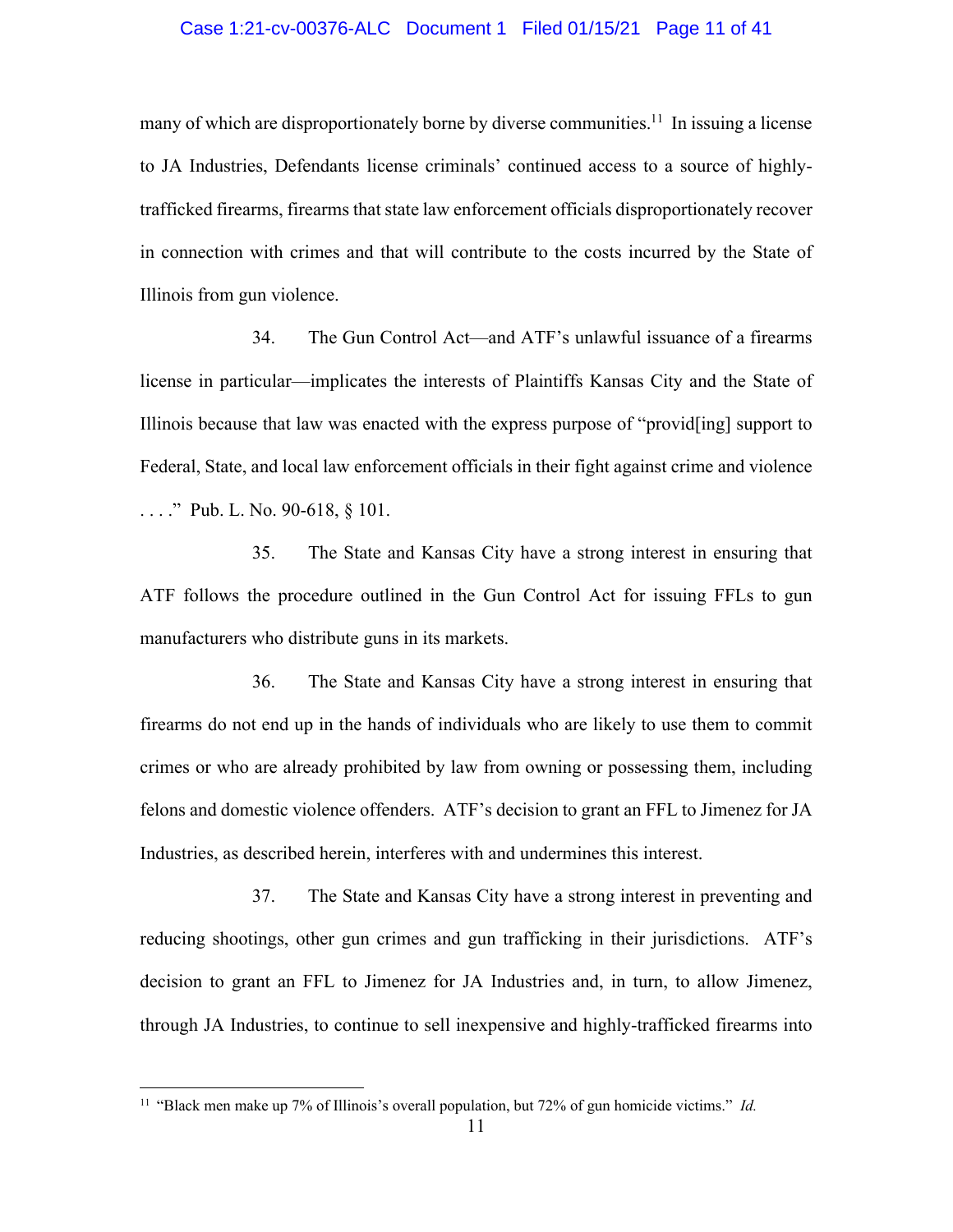## Case 1:21-cv-00376-ALC Document 1 Filed 01/15/21 Page 12 of 41

the State of Illinois' and Kansas City's markets, as described herein, interferes with and undermines this interest.

38. The State and Kansas City suffer economic injury from—and expend substantial sums of money to combat—gun crime, including gun trafficking, murders, shootings and other firearm-related crimes.

39. The State and Kansas City expend substantial sums of money on police and other emergency services associated with gun-related crime. The State and Kansas City suffered and will suffer economic injury, and have spent and will continue to spend significant amounts of money, because of criminal activity carried out with and connected to guns manufactured by Jimenez, including increased costs for law enforcement and investigations, emergency medical services, cleanup of crime scenes and crime-victims and other social services.

40. Defendants knew or reasonably should have known that by issuing yet another FFL to Jimenez (this time for JA Industries)—an individual with a long history of violating the firearms laws and regulations, as described herein—they would be contributing to increases in the number of guns in the hands of prohibited persons and increases in gun violence and gun-related crimes, including in the State of Illinois and Kansas City.

41. Revoking or invalidating JA Industries' FFL would result in the reduction of the number of firearms that end up in the hands of prohibited persons, including those who use them to commit crimes, in the State of Illinois and Kansas City, and the prevention and reduction of future gun violence in the State of Illinois and Kansas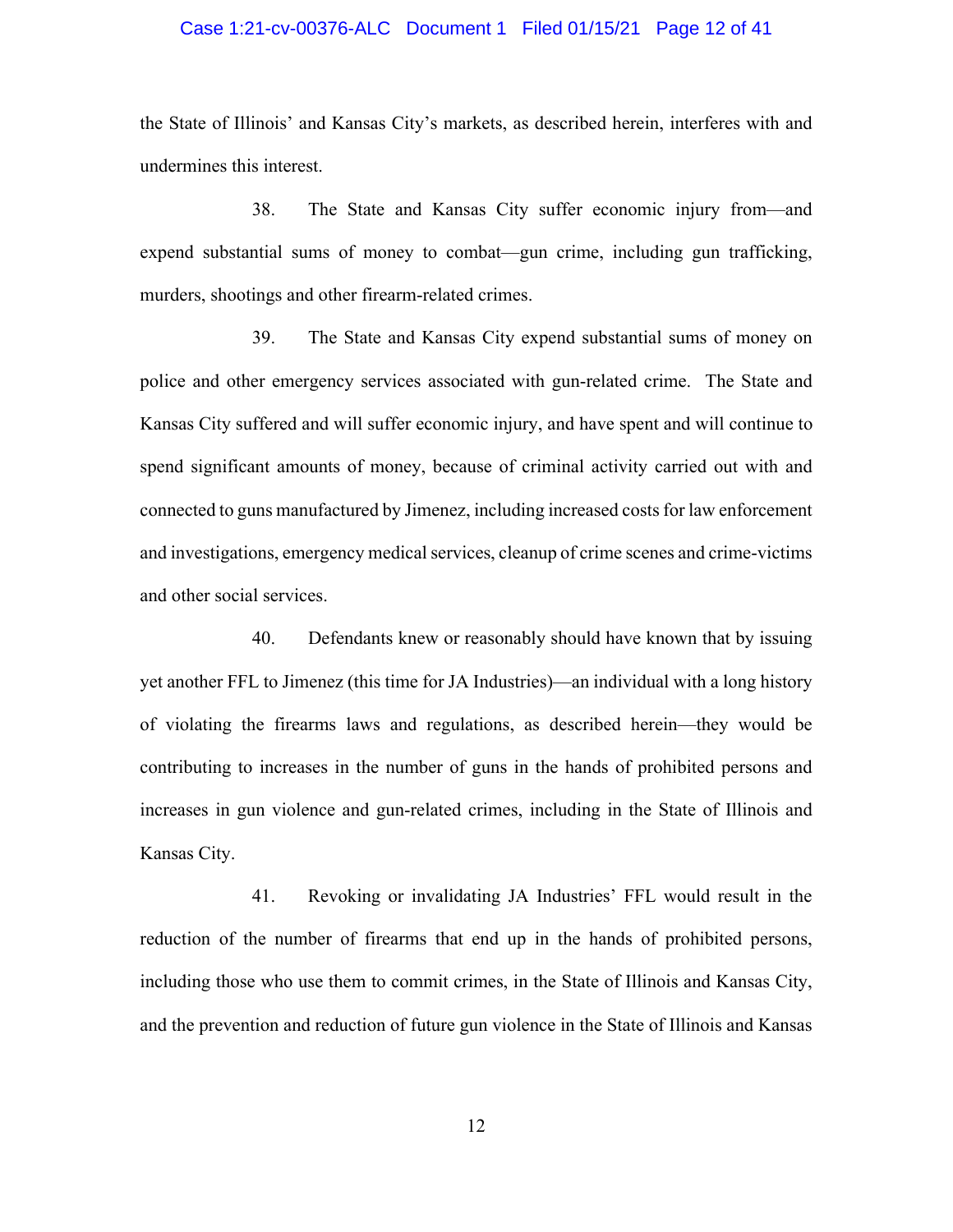### Case 1:21-cv-00376-ALC Document 1 Filed 01/15/21 Page 13 of 41

City, including reducing the associated economic harm to and expenditures of funds of the State and Kansas City as described above.

42. Plaintiff Everytown engages in education, research and litigation to address gun violence. Everytown seeks to improve public understanding of the causes of gun violence and help reduce it by conducting groundbreaking original research, communicating this knowledge to the American public, developing evidence-based policies and advancing gun safety and gun violence prevention in communities and the courts.

43. Everytown and its supporters develop, advocate for and provide education about numerous policies that would keep guns out of the hands of persons with dangerous histories.

44. Everytown and its supporters advocate for, provide financial support to and educate about community-based gun violence intervention programs in cities and states significantly affected by gun violence.

45. Everytown has taken extraordinary steps to prevent the infliction of further harm by Jimenez and his businesses, and, absent relief in this case, will continue to divert significant resources to those efforts.

46. Everytown represents survivors of gun violence perpetrated with a Jimenez Arms firearm and the City of Kanas City in two lawsuits against Jimenez Arms alleging the company's involvement in firearms trafficking.

47. In July 2020, after learning of ATF's decision to grant yet another license to Jimenez, Everytown sent a letter to the Special Agent in Charge of the San Francisco Field Division (which has jurisdiction over JA Industries), describing in detail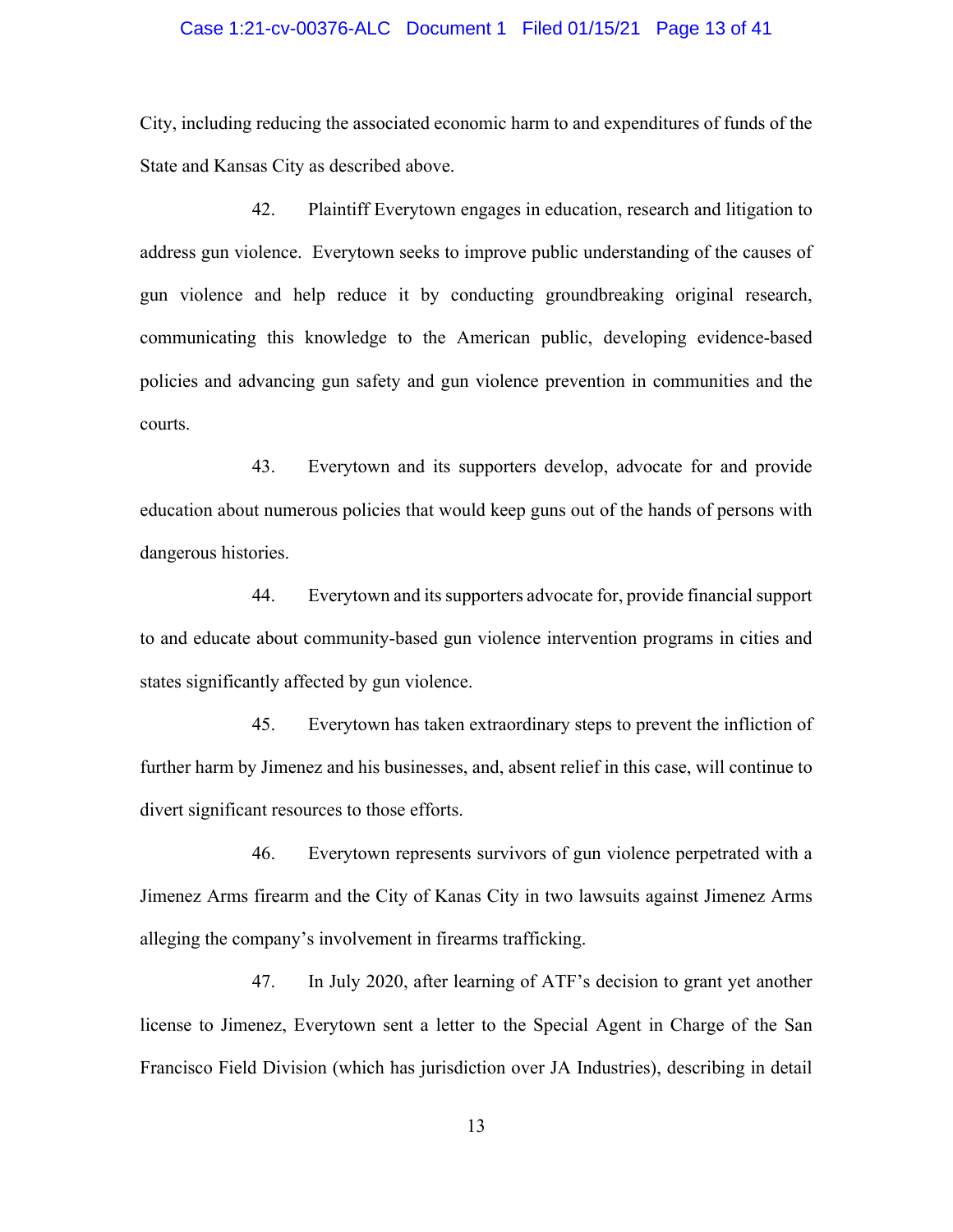### Case 1:21-cv-00376-ALC Document 1 Filed 01/15/21 Page 14 of 41

the reasons ATF's decision to grant an FFL to JA Industries was not only illegal but posed a danger to the public. In its letter, Everytown asked, "[h]ow many more times will Mr. Jimenez need to break the law and make a mockery of the federal licensing process before the ATF finally acts to protect the public?" The letter went unanswered.

48. After Jimenez Arms declared bankruptcy, Everytown purchased the entire existing inventory of Jimenez Arms' pistols and pistol frames that were part of the debtor's estate, to prevent Jimenez from purchasing it himself to use in beginning a new pistol manufacturing business. The cost to Everytown was \$12,571. This is the first and only time Everytown has purchased a manufacturer's firearms inventory, which is not a part of Everytown's regular course of operations.

49. In furtherance of its mission to prevent gun violence, Everytown also entered into an agreement with a non-profit federal firearms licensee to take possession of and destroy the Jimenez Arms firearms inventory that Everytown had purchased, the first time Everytown had ever engaged in that type of activity. This cost Everytown an additional \$6,850.

50. Defendants' actions have undermined, and will continue to undermine, the advocacy and education work carried out by Everytown and its supporters. ATF's decision to grant an FFL to Jimenez for JA Industries foreseeably will allow the renewed proliferation of dangerous, heavily trafficked firearms, precisely the result that Everytown has worked and continues to work to prevent.

51. Defendants' actions have compelled Everytown to divert resources from its traditional core public advocacy, education and litigation programs to address the proliferation of dangerous guns by Jimenez. In addition to the diversion of resources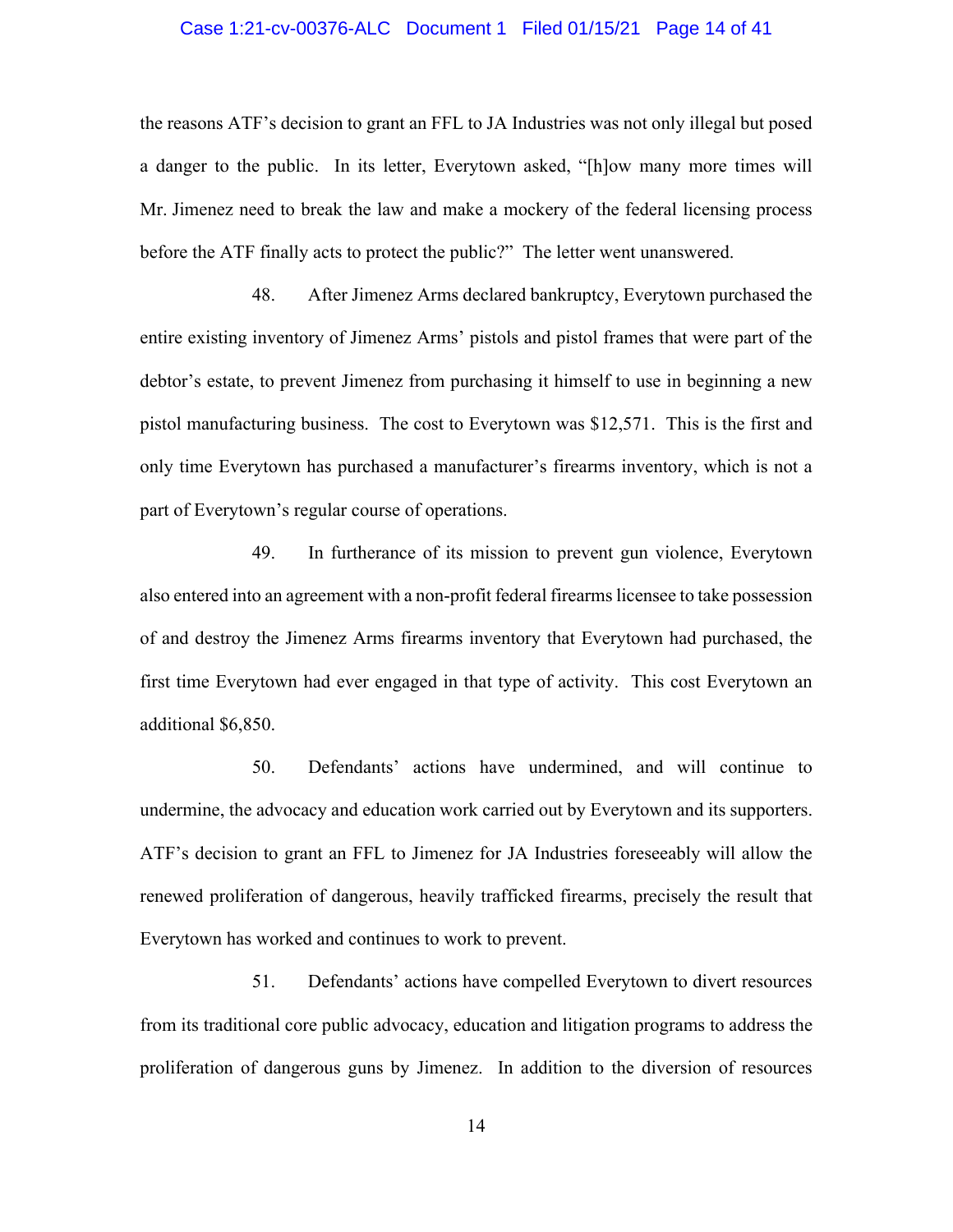### Case 1:21-cv-00376-ALC Document 1 Filed 01/15/21 Page 15 of 41

outlined above, Everytown has had to devote significant staff resources to monitoring Jimenez's actions and output of heavily trafficked weapons, including by assigning a specialized investigator to work on these issues, thereby diverting the investigator from other assignments she otherwise would have been able to undertake for Everytown.

52. Defendant ATF is a component of the United States Department of Justice. ATF's mission is to "protect[] our communities from violent criminals, criminal organizations, the illegal use and trafficking of firearms, the illegal use and storage of explosives, acts of arson and bombings, acts of terrorism, and the illegal diversion of alcohol and tobacco products." ATF is responsible for evaluating FFL applications and denying or granting them based on the applicable law.

53. Defendant Regina Lombardo is the Acting Director of ATF. She is sued in her official capacity.

### **STATUTORY FRAMEWORK**

54. Under the Gun Control Act, ATF can issue a federal firearms license only to a "qualified applicant." 18 U.S.C.  $\S$  923(c). A "qualified applicant" is one who meets the licensing criteria of 18 U.S.C. § 923(d), *i.e.*, an applicant must: be 21 or older; have a business premises; certify that the business can operate in compliance with state and local laws; and certify secure gun storage or safety devices will be available at any place the applicant sells firearms. 18 U.S.C. § 923(d)(1)(A), (E)-(G). The applicant must *not*: be prohibited from transporting, shipping or receiving firearms or ammunition; have "willfully violated any of the provisions" of the Gun Control Act or its implementing regulations; or have "willfully failed to disclose any material information required," or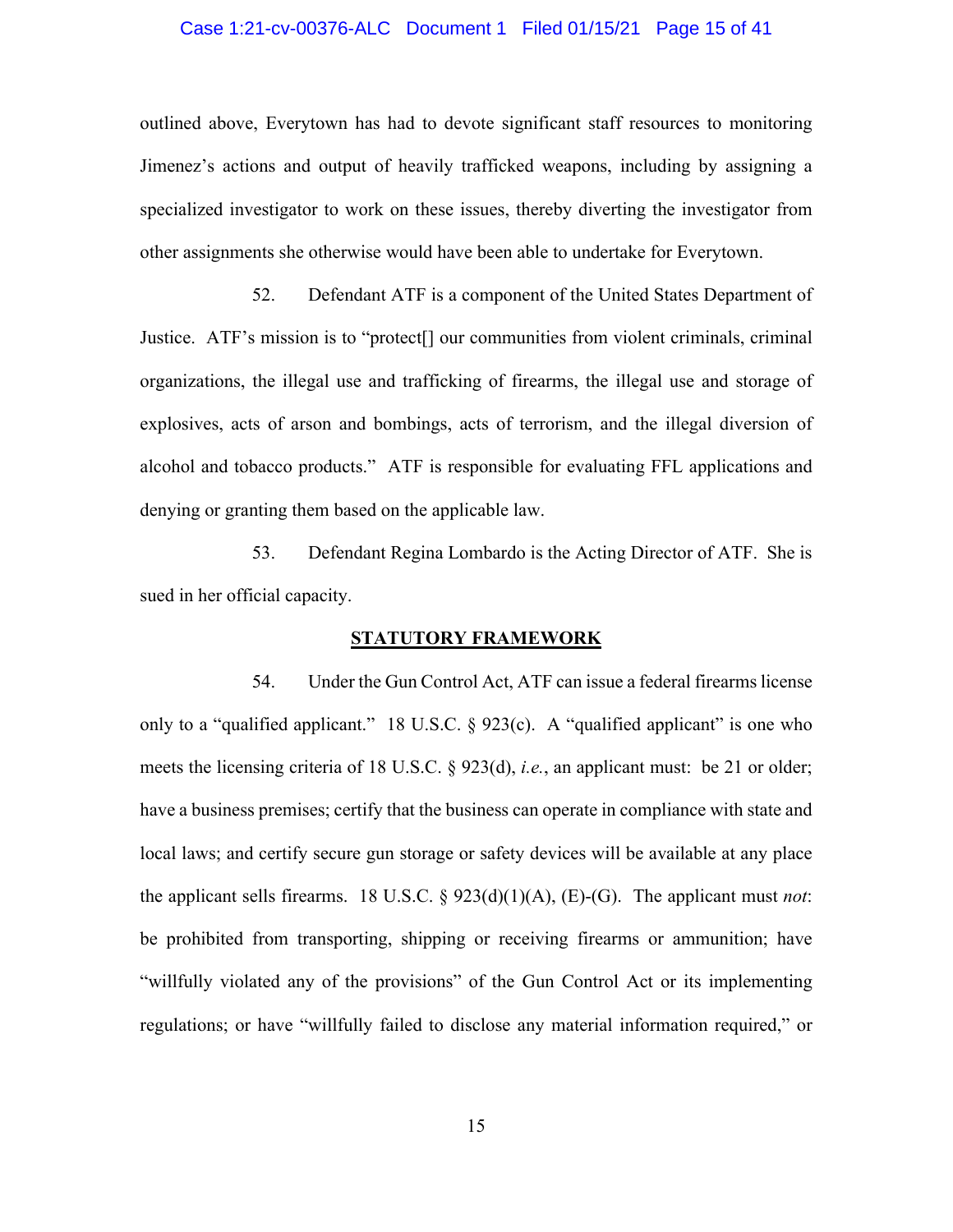### Case 1:21-cv-00376-ALC Document 1 Filed 01/15/21 Page 16 of 41

"made any false statement as to any material fact, in connection with his application." 18 U.S.C. §  $923(d)(1)(B)$ , (C), (D).

55. At the time the Gun Control Act was under consideration, Congress envisioned that it "would prescribe meaningful licensing standards and denial hearing procedures designed to assure that licenses would be issued only to responsible, lawabiding persons actually engaged in, or intending to engage in, business as importers, manufacturers, or dealers in firearms or ammunition." S. Rep. No. 90-1501, at 25 (Sept. 6, 1968). The provisions "set forth specific standards . . . to obtain Federal licenses" because the prior "absence of specific standards from the Federal law . . . have resulted in abuse which violates the intent of present Federal firearms controls." *Id.*

56. Congress emphasized that "[t]he standards for issuing a license would be greatly strengthened," H.R. Rep. No. 90-1577, at 16 (1968), in its revision of a licensing provision established in the Omnibus Crime Control and Safe Streets Act passed earlier in 1968, a provision that in no uncertain terms provided that a licensing application "shall be disapproved and the license denied," Pub. L. No. 90-351, 82 Stat. 197, 232 (1968), if the applicant did not meet the listed licensing criteria.

57. The broader purposes of the Gun Control Act confirm that in revising the licensing standards in the Omnibus Crime Control and Safe Streets Act, Congress intended the licensing criteria to be meaningful, exacting, and helpful to states and localities in enforcing their own firearms laws. The big-picture objective of the new law was to "make it possible to keep firearms out of the hands of those not legally entitled to possess them," an objective undermined at the time by the "ready availability, that is, the ease with which any person can anonymously acquire firearms." S. Rep. No. 90-1501,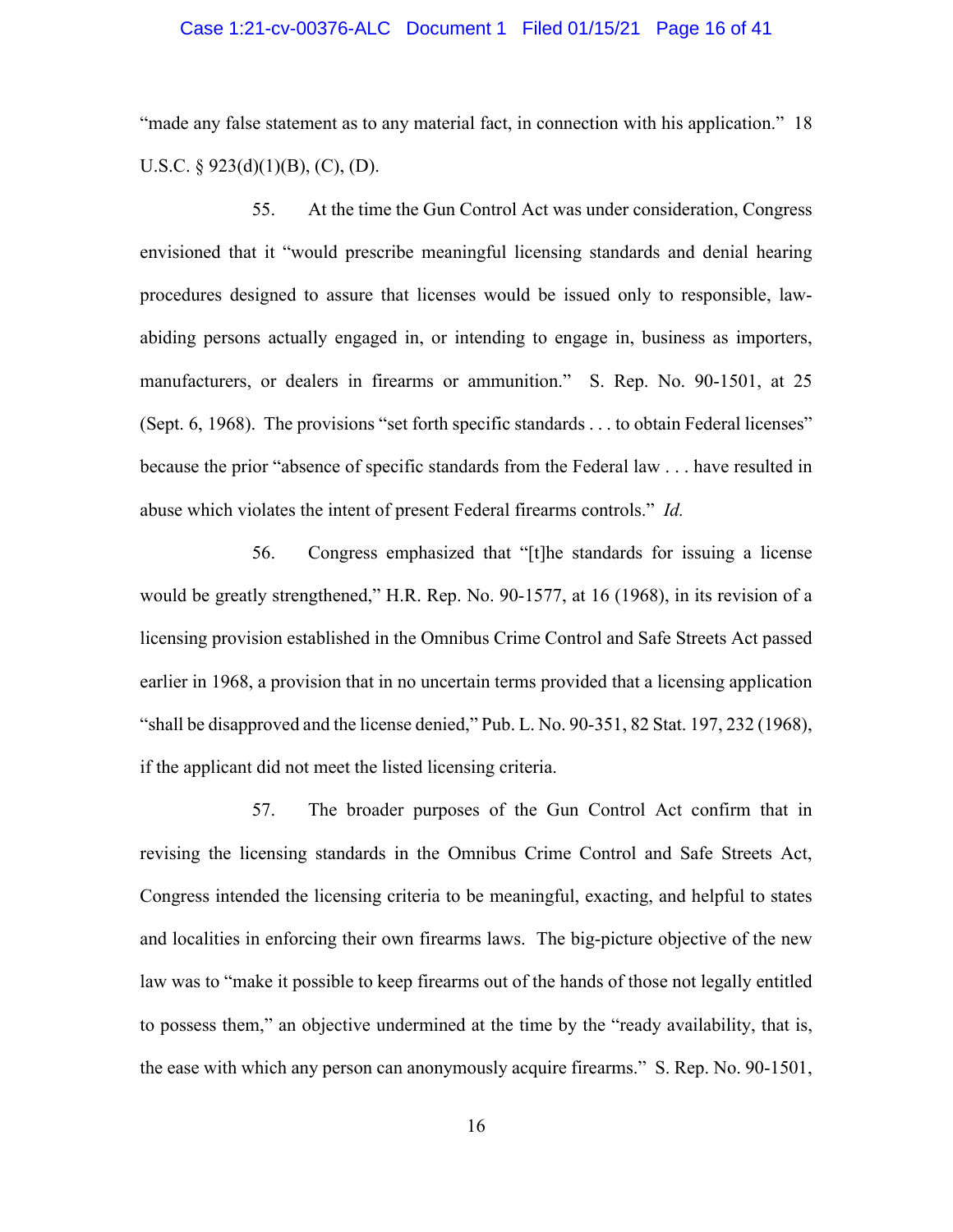### Case 1:21-cv-00376-ALC Document 1 Filed 01/15/21 Page 17 of 41

at 22 (June 21, 1968). Under then-existing federal firearms laws, the market in unregulated mail-order firearms was "characterized by ready availability, minimal cost and anonymity of purchase" which resulted in "an ever-increasing abuse of this source of firearms by juveniles, minors, and adult criminals." *Id.* States were poorly positioned to address these problems on their own because of the differences in laws between states. *Id.* Congress chose robust regulation of firearms businesses as a solution: "Only through adequate Federal control over interstate and foreign commerce in firearms, and over all persons engaging in the business of importing, manufacturing, or dealing in firearms, can this problem be dealt with, and effective State and local regulation of the firearms traffic be made possible." *Id.*

### **FACTUAL ALLEGATIONS**

58. ATF's decision to grant an FFL for JA Industries despite Jimenez's prior disqualifying misrepresentations to ATF and Jimenez Arms' other violations of the federal firearms laws was arbitrary, capricious and contrary to law. When seeking a license for Jimenez Arms, Jimenez falsely represented to ATF that he was that business' sole controlling person, when in fact he operated it with the assistance and financial backing of Bruce Jennings, who was disqualified from operating a firearms business, and his family. Jimenez also committed, through Jimenez Arms, additional willful violations of the Gun Control Act, including through repeated record-keeping deficiencies and by shipping handguns directly to the home address of a gun trafficker who Jimenez Arms knew or consciously avoided knowing was illegally selling guns to third parties without a license.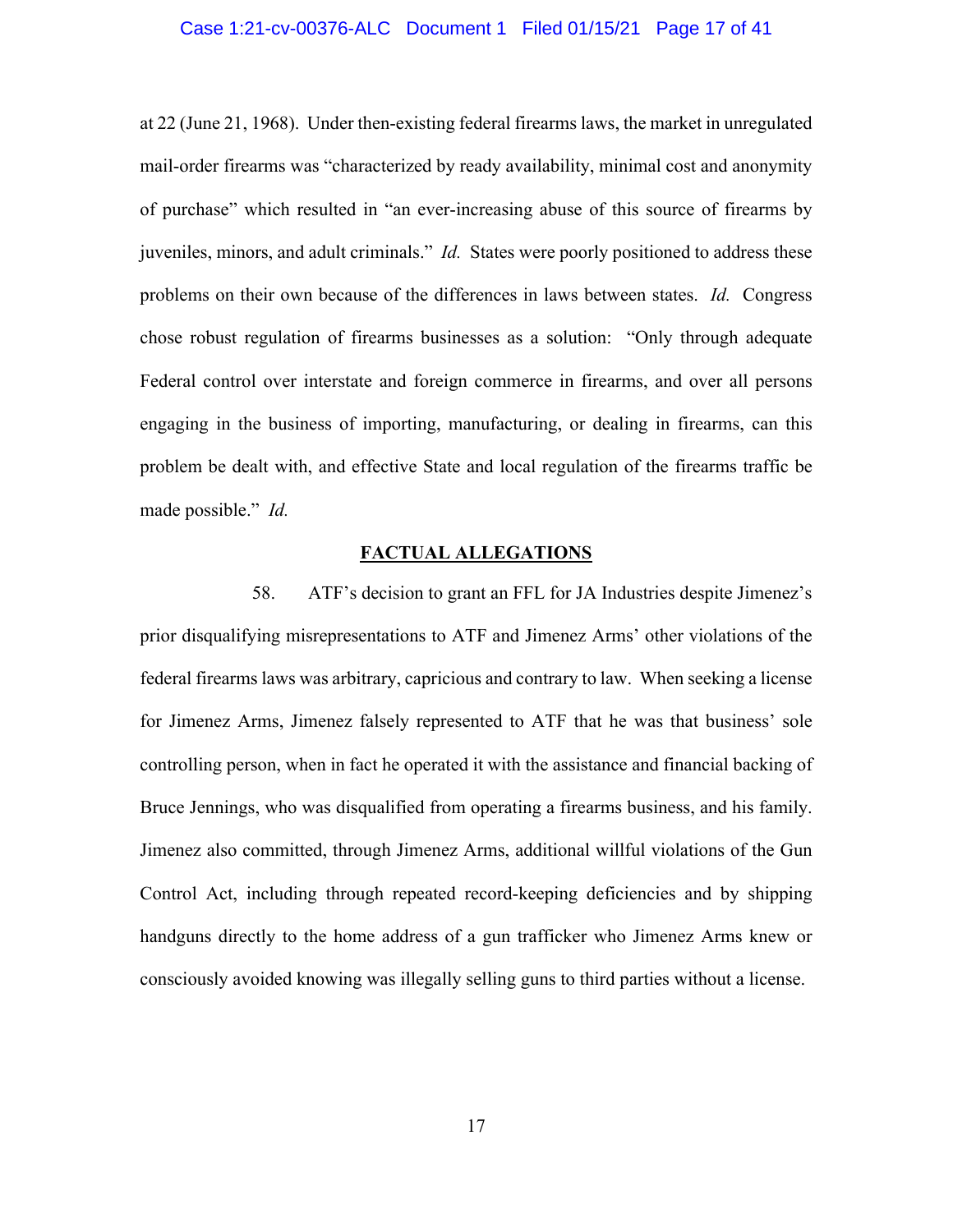### A. **Paul Jimenez's Connections to Bruce Jennings and the Founding of Jimenez Arms**

59. Between 1990 and 2003, Jimenez worked as a shop foreman at Bryco Arms ("Bryco"), a firearms manufacturing company based in Costa Mesa, California.

60. Bryco was founded by Jennings, whose family has been involved in as many as a dozen firearms businesses over the last 50 years. According to one news report, several of the companies that Jennings, his family members and associates have operated closed in the face of "criminal accusations, federal investigation, or lawsuits alleging the handguns their factories produced were prone to spontaneously discharge, explode, or be used in crime."<sup>12</sup>

61. At the time Jimenez worked at Bryco, it was owned by Janice Jennings, Jennings' ex-wife. Jennings has admitted to ATF that, in fact, he controlled Bryco, as reflected in ATF's own summary documents.

62. Bryco distributed its firearms through B.L. Jennings, a company Jennings owned. In March 2003, ATF denied an application from B.L. Jennings to renew, and revoked its FFL because Jennings, as a responsible person for the company: (a) was prohibited from possessing and selling firearms after he pled down an initial felony domestic violence charge to a misdemeanor and (b) falsely omitted this misdemeanor conviction on a renewal application.<sup>13</sup>

<sup>12</sup> Brian Freskos, *A Shady Gun Company Cheated Death and Cashed In*, Daily Beast (Aug. 12, 2020), https://www.thedailybeast.com/a-shady-gun-company-cheated-death-and-cashed-in. 13 *Jennings v. Mukasey*, 511 F.3d 894, 896-97 (9th Cir. 2007); *see also* Freskos, *A Shady Gun Company* 

*Cheated Death and Cashed In*.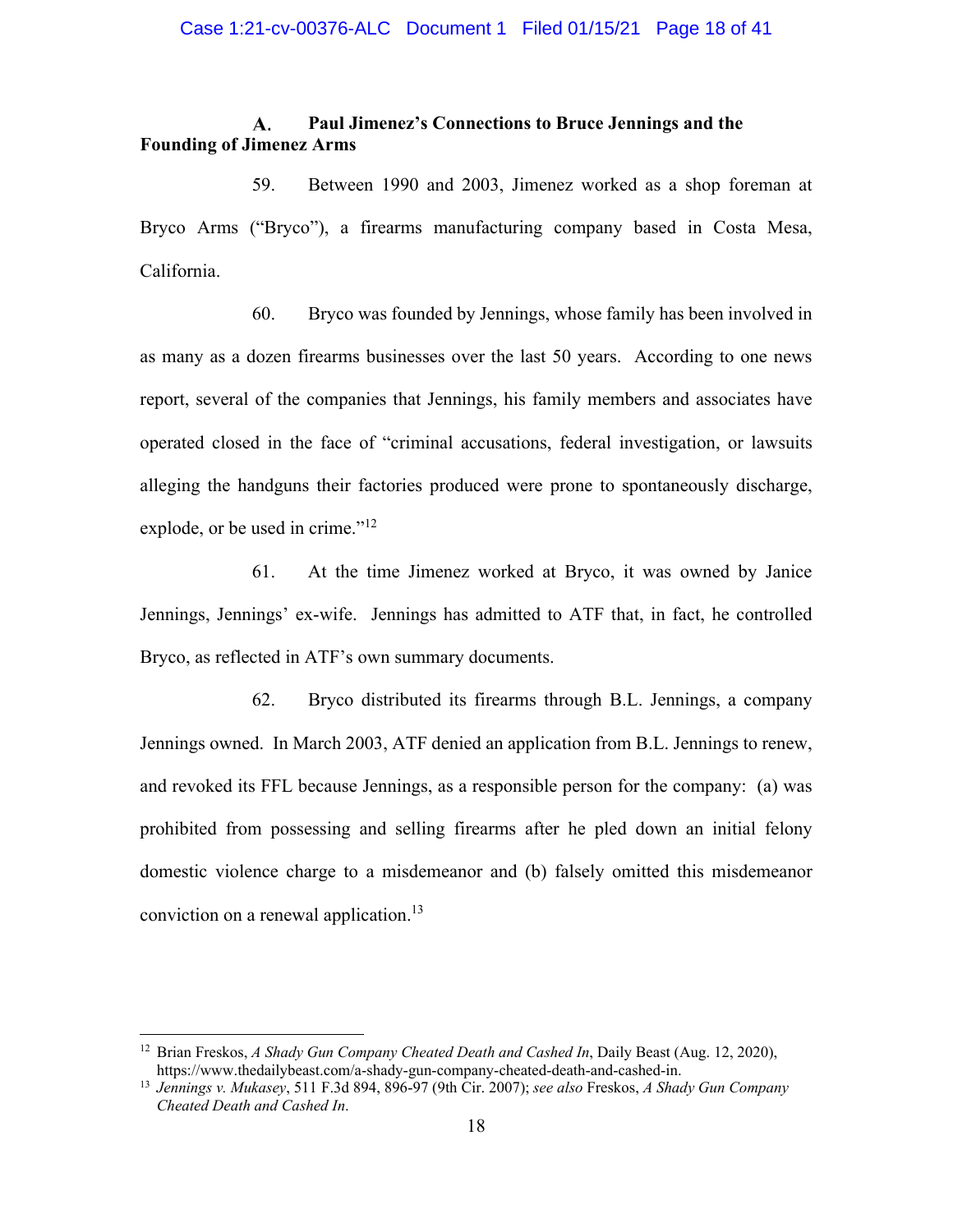### Case 1:21-cv-00376-ALC Document 1 Filed 01/15/21 Page 19 of 41

63. In May 2003, Bryco filed for Chapter 11 bankruptcy. ATF records state that lawsuits regarding the flawed design of Bryco's firearms "not only have caused Bryco to file bankruptcy, but actually caused Bruce Jennings to admit that he controlled Bryco."

64. In particular, a primary impetus for Bryco's bankruptcy filing was a \$24 million civil judgment against Bryco, B.L. Jennings and Jennings, arising out of an accidental shooting caused by a defectively designed Bryco pistol that rendered Brandon Maxfield, a seven-year-old boy, quadriplegic.

65. In an attempt to prevent others from using Bryco's equipment to manufacture similarly dangerous firearms, Maxfield and his attorney raised over half a million dollars to buy the company's assets out of bankruptcy.

66. Outbidding Maxfield by \$5,000, Jimenez purchased Bryco's machinery and inventory of 76,000 unassembled gun frames in a bankruptcy auction for \$510,000.14

67. In or around September 2003, Jimenez applied for an FFL for Jimenez Arms, a firearms manufacturing company based at Bryco's address in Costa Mesa, California. In this application, Jimenez represented that he was the sole "responsible person" for Jimenez Arms.

68. During an interview on or about January 15, 2004, Jimenez, whose annual salary at Bryco was reportedly \$30,000, told ATF that his sole source of funds for Jimenez Arms was personal savings and that he was supported by no additional investors. When ATF officials asked him directly, "Will Bruce Jennings or any other member of the

<sup>14</sup> Fox Butterfield, *Fraud Alleged in Winning Bid for Gun Manufacturer,* N.Y. Times (Oct 22, 2004), https://www.nytimes.com/2004/10/22/us/fraud-alleged-in-winning-bid-for-gun-manufacturer.html.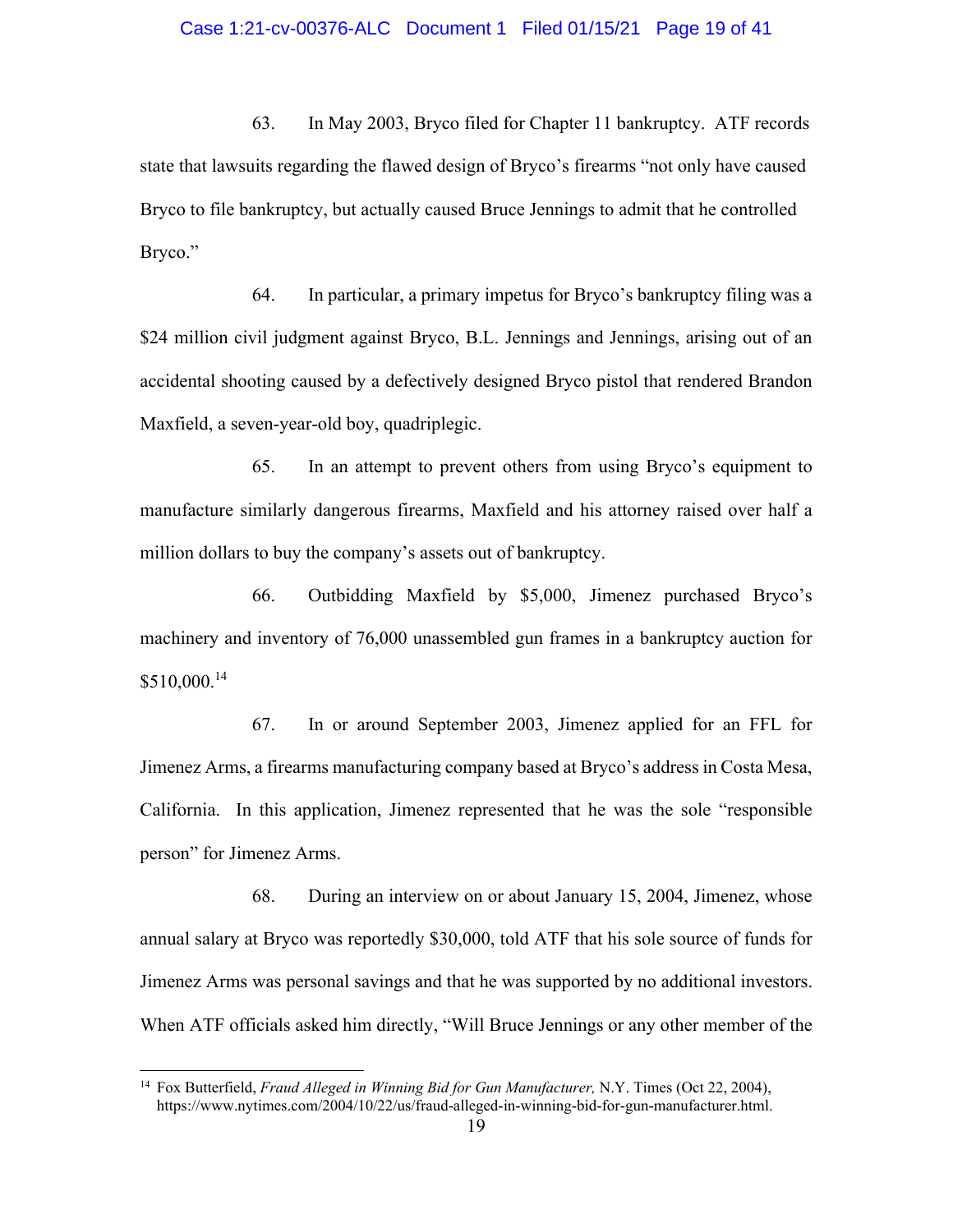## Case 1:21-cv-00376-ALC Document 1 Filed 01/15/21 Page 20 of 41

Jennings family have any role in the company or the licensed premises?", Jimenez answered "No."

69. During a second interview with ATF on or about February 24, 2004, Jimenez changed his story and admitted that he would pay for Bryco's assets with "[p]ersonal loans from family and friends."

70. Those "family and friends" were, in fact, members of the Jennings family, directly contradicting Jimenez's representation to ATF.

71. Indeed, on the same day Jimenez beat out Maxfield to purchase Bryco's assets—and before he acknowledged to ATF that he was financing the purchase with outside funds—he received a wire transfer of \$430,000 from Shining Star Investments, LLC ("Shining Star"), a gun distributor owned by Janice Jennings, the same person ATF had already concluded was letting Bruce Jennings run Bryco Arms.15

72. On or about February 26, 2004, ATF conducted an Application Inspection of Shining Star.

73. After questioning Janice Jennings about Bruce Jennings' involvement in Shining Star, ATF concluded that "[t]here was some suspicion of hidden ownership," calling into question Jimenez's representation to ATF that Bruce Jennings and other Jennings family members had no role in the newly-established Jimenez Arms.

74. Nor was the evidence from Shining Star the only indication of Bruce Jennings' involvement in Jimenez Arms. During a June 2004 interview in connection with Jimenez's application for an FFL for Jimenez Arms, Jennings accompanied Jimenez and

<sup>15</sup> Butterfield, *Fraud Alleged in Winning Bid for Gun Manufacturer*.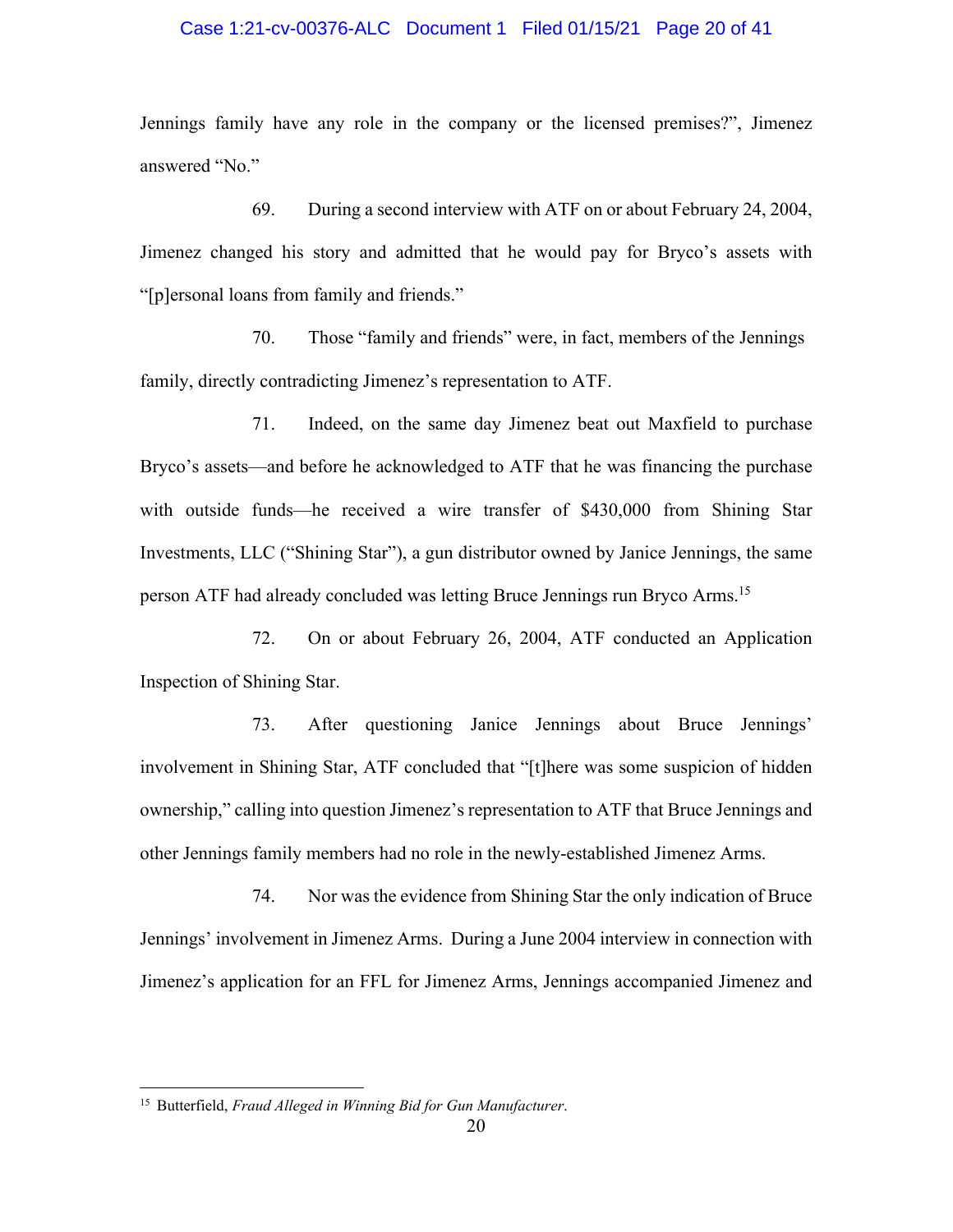### Case 1:21-cv-00376-ALC Document 1 Filed 01/15/21 Page 21 of 41

threatened to sue ATF over Jennings' perception that it was delaying approval of Jimenez's FFL application, thereby "costing him \$1,000 a day for Bryco."

75. On or about July 9, 2004, ATF approved an FFL for Jimenez Arms.

76. ATF approved the FFL for Jimenez Arms even though it was readily apparent that Bruce Jennings was involved in the company and that Paul Jimenez had lied to ATF about that fact in violation of the Gun Control Act.

77. An ATF document prepared contemporaneously with the approval of Jimenez Arms' FFL states that "[i]t is . . . believed that Paul Jimenez is working for Bruce Jennings . . . ."

78. After the California Attorney General's Office ordered the company to stop manufacturing in California for violating state safety and performance standards, Jimenez moved the company's incorporation to Nevada, and Jimenez Arms submitted a new application for an FFL to operate there.

79. In connection with his FFL application to ATF, Jimenez again listed himself as the sole responsible person for Jimenez Arms and stated that he was the sole shareholder. Based on these representations, in part, ATF recommended the application for approval in July 2006, even though ATF's own documents show that it believed that Jimenez was working for Bruce Jennings, a prohibited individual, and that Jimenez had previously misrepresented this fact to ATF in connection with Jimenez Arms' prior licensing application.

80. In fact, Jennings and his family remained inextricably involved in Jimenez Arms. According to court filings submitted by Jimenez in other actions, between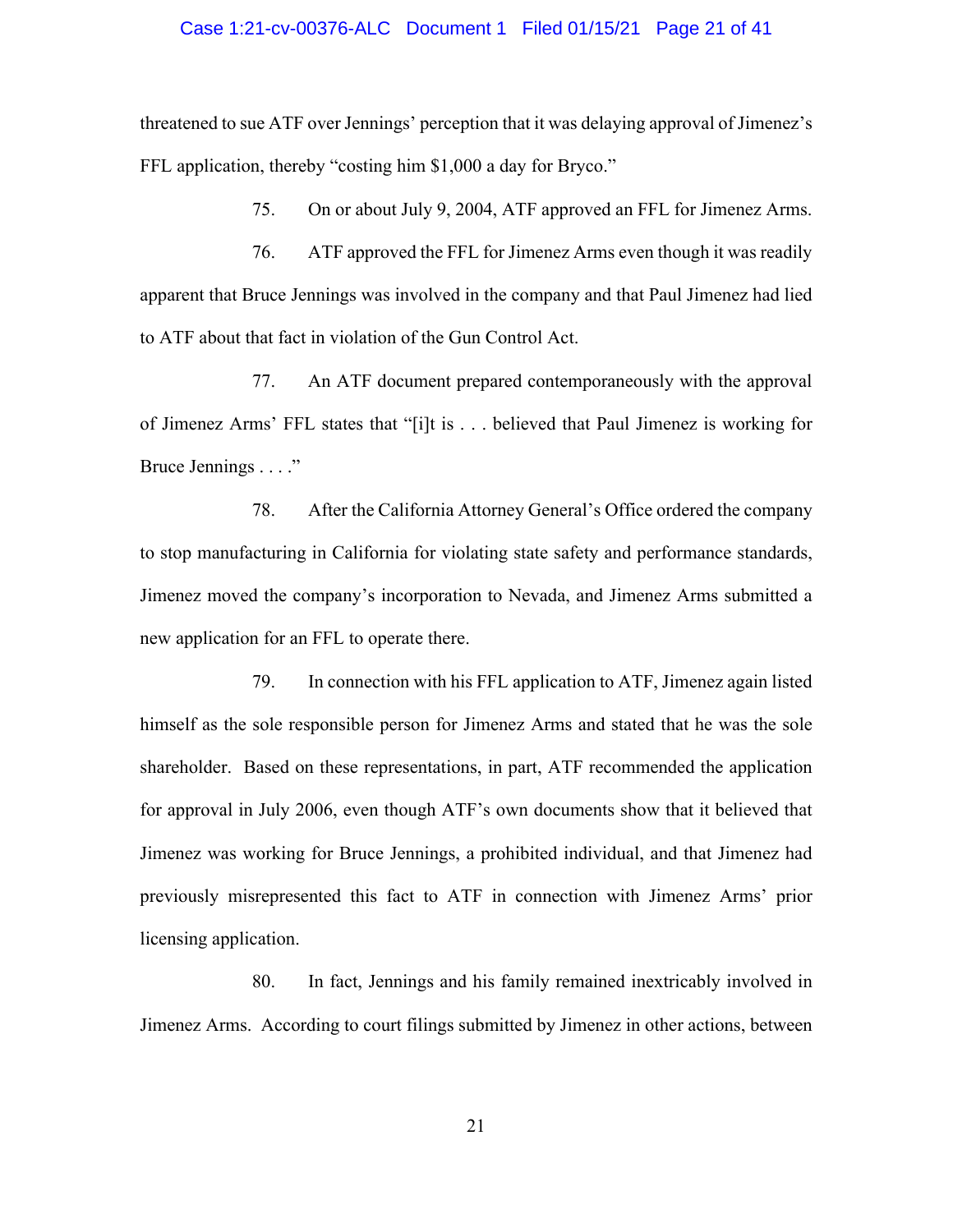### Case 1:21-cv-00376-ALC Document 1 Filed 01/15/21 Page 22 of 41

2006 and 2007, Jennings and his mother Lottie Jennings invested in Jimenez Arms via personal loans.

81. In 2007, Jimenez also entered into an oral agreement with Jennings, under which trusts in the names of Jennings' children, Kimberly and Bradley, purchased two-thirds of Jimenez Arms, with the understanding that the company would make distributions if it became profitable.

82. After Jimenez submitted a letter of change in stock control, ATF was aware that Jimenez Arms was, at that point, controlled by members of the Jennings family.

83. In a complaint Jennings filed against ATF, Jennings represented that he joined Jimenez Arms in 2008 as an "independent contractor/consultant" to "assist Jimenez Arms in evaluating its products performance and design."

84. ATF filings in the same litigation state that the agency warned Jimenez Arms in a 2008 letter that the company faced "potential prosecution" for providing firearms to, and aiding and abetting the possession of firearms by, Jennings.

85. Despite numerous indications of Jennings' personal involvement and control, in or around April 2009, ATF stated in a report that it did not suspect hidden ownership of Jimenez Arms.

86. In 2013, Jennings, already ineligible to possess and sell firearms due to his domestic violence conviction, was also convicted of felony possession and distribution of child pornography, an independent basis for ineligibility under 18 U.S.C.  $§ 922(g).^{16}$ 

<sup>16</sup> Press Release, *Owner of B.L. Jennings and Bryco Firearms Sentenced to More than 10 Years on Federal Pornography Charges*, Dep't of Justice, U.S. Attorney's Office – Middle District of Florida (May 30,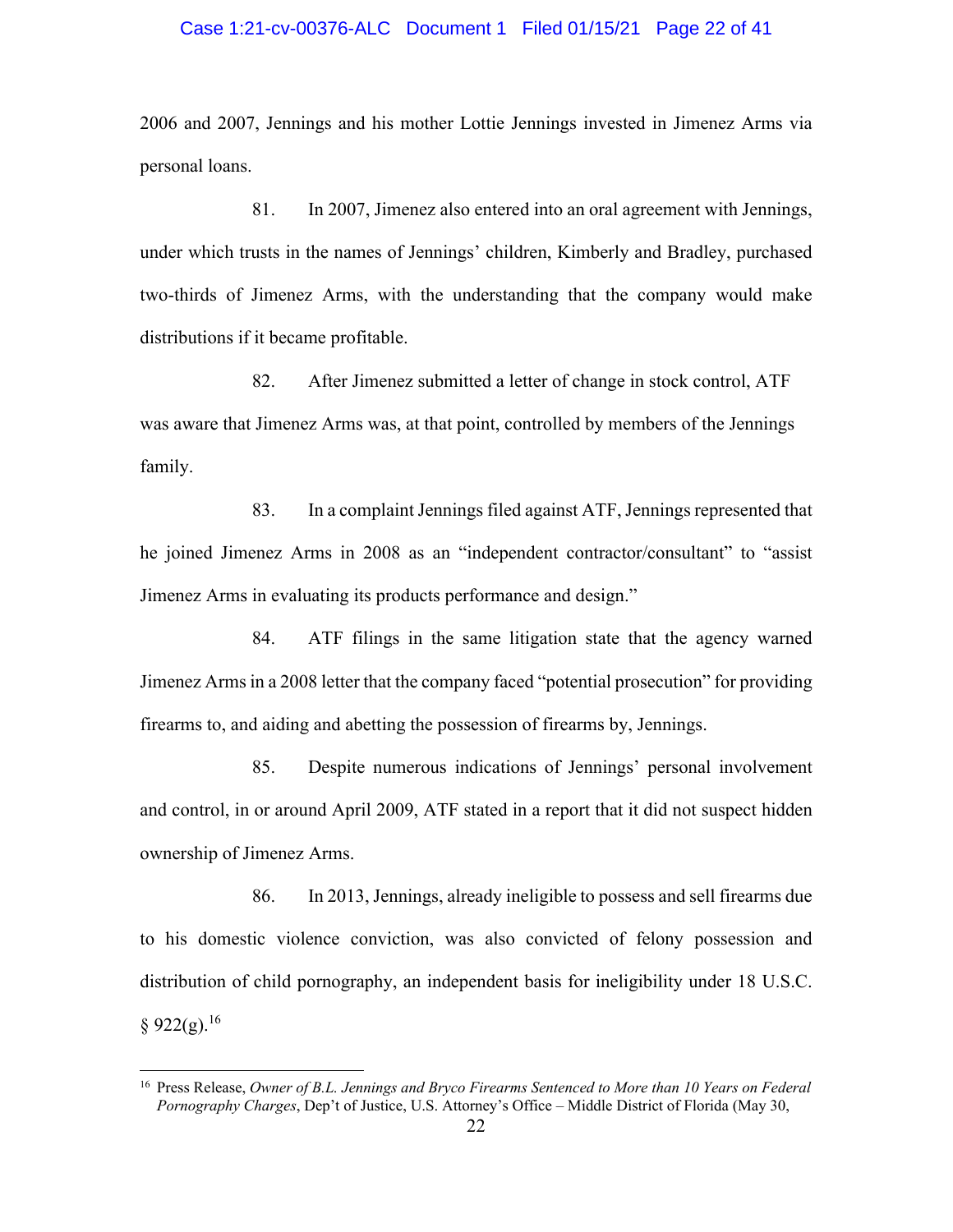## Case 1:21-cv-00376-ALC Document 1 Filed 01/15/21 Page 23 of 41

87. In litigation brought by Jimenez in 2016, he alleged that in 2013, Jimenez Arms paid \$1 million for the "equipment, inventory, and general intangibles, including, but not limited to, customer and distributor lists" of Florida firearms company JoJen, Inc. ("JoJen"). JoJen was nominally owned by Joanne Jennings, Jennings' thenwife. Jimenez admitted in the 2016 litigation that he knew that JoJen "was affiliated with Bruce Jennings."

88. In the same filing, Jimenez also claimed that in 2014, Bradley Jennings "demanded most of Jimenez Arms, Inc.'s products and inventory" for the "sole benefit" of Shining Star Investments—the distributor owned by Janice Jennings.

#### **B. Connection to Firearms Traffickers**

89. Jimenez specializes in cheap, low quality pistols made from a zinc alloy with a low melting temperature. The pistols sell for about \$150 at retail.

90. Jimenez firearms fall into a category sometimes referred to as "Saturday Night Specials," a label for cheap handguns that are particularly attractive to criminals and juveniles and, as a result, more profitable for traffickers. ATF officials are aware of this, with one special agent acknowledging in an affidavit that because Jimenez Arms pistols are "commonly inexpensive," profits could be made by "buying them at low cost and selling at marked up price to prohibited individuals."17

91. From about 2013 to about 2015, Jimenez Arms shipped dozens of firearms to James Samuels, a now-convicted gun trafficker in Kansas City.

<sup>2013),</sup> https://www.justice.gov/usao-mdfl/pr/owner-bl-jennings-and-bryco-firearms-sentenced-more-10-

years-federal-child-pornography. 17 Affidavit for Criminal Complaint at ¶ 69, *United States v. Samuels,* No. 18-CR-00309-GAF (W.D. Mo. Oct. 1, 2018).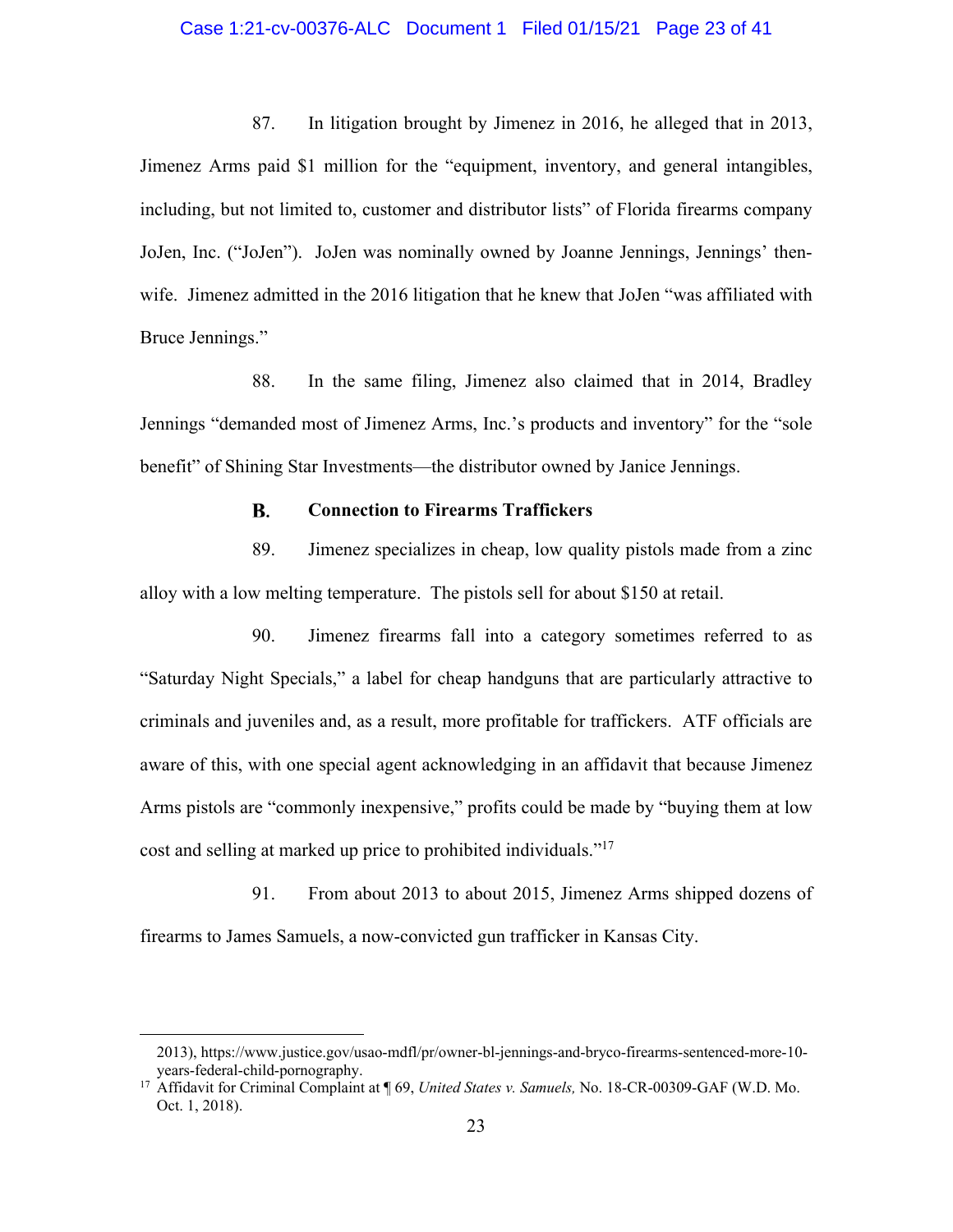### Case 1:21-cv-00376-ALC Document 1 Filed 01/15/21 Page 24 of 41

92. Despite multiple obvious indications that Samuels was trafficking the guns, Jimenez Arms continued to ship guns to Samuels and never informed ATF or other law enforcement of Samuels' trafficking activity.

93. Beginning in or around November 2013, Samuels began purchasing firearms from Jimenez Arms and asking that the guns be shipped to Conceal & Carry, a licensed dealer in Kansas City.

94. Samuels originally told Jimenez Arms employees that he was a firefighter who worked part time with Conceal & Carry. Over the next two months, Samuels used his personal credit card to purchase at least 16 pistols, which Jimenez Arms shipped to Conceal & Carry. Samuels turned around and sold these guns to straw purchasers, who sold the guns in an illegal secondary market. One of these pistols was seized by the Kansas City Police Department when they served an order of protection on a man who had threatened to kill his girlfriend, and another was found, along with stashes of cocaine and marijuana, by police in Chicago executing a search warrant.

95. In or around December 2014, Jimenez Arms sold eight pistols to Samuels, who again used his personal credit card. For this order, Jimenez Arms was told that Conceal & Carry had changed its address to 2201 East 38th Street, Kansas City, Missouri. The new address was, in reality, Samuels' home address. A month later, in or around January 2015, Jimenez Arms mailed three more pistols to Samuels' home. Samuels used a different credit card to pay for this order, but this card was also a personal credit card belonging to Samuels.

96. Samuels did not have an FFL and was not licensed to receive firearms directly from a manufacturer.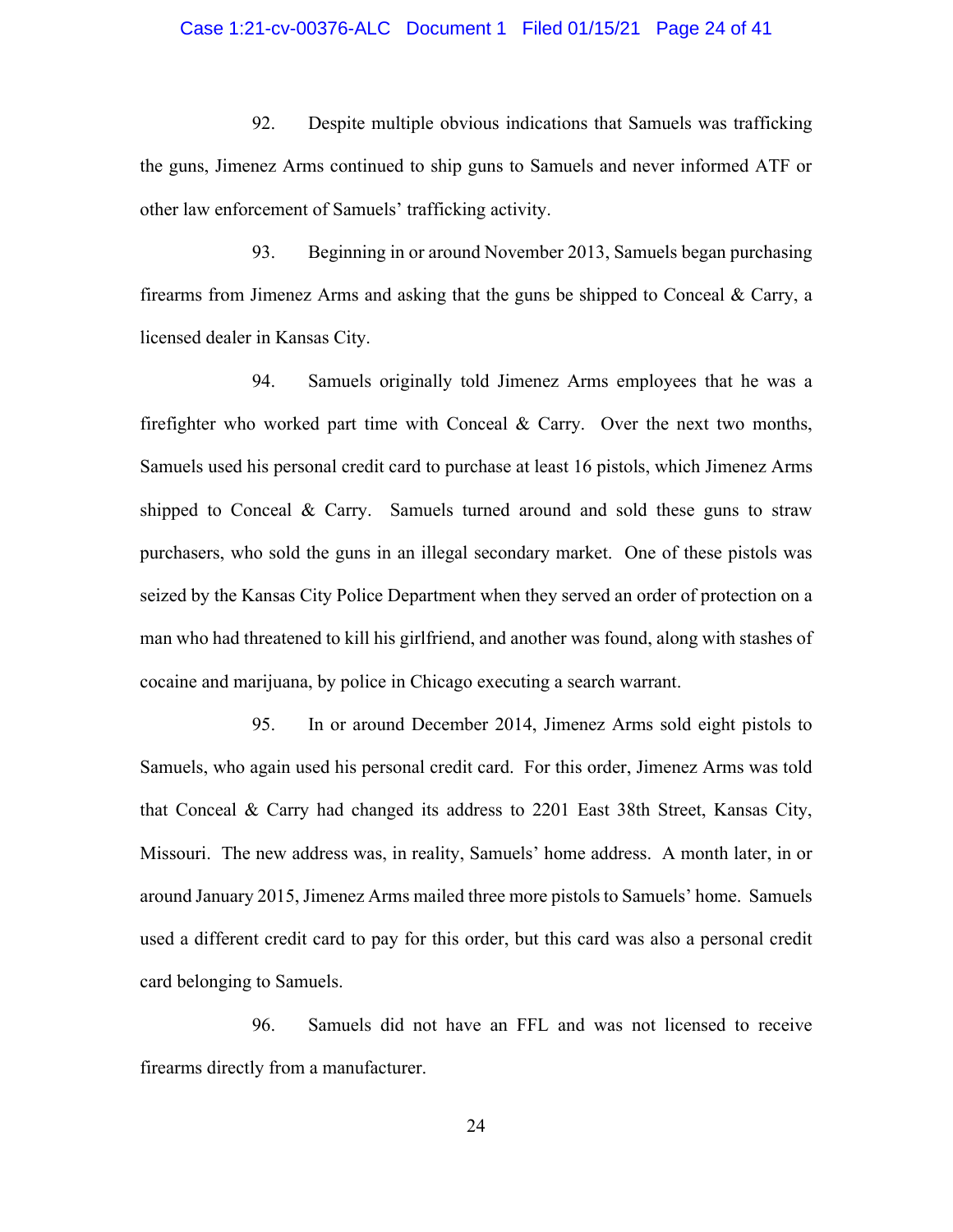# Case 1:21-cv-00376-ALC Document 1 Filed 01/15/21 Page 25 of 41

97. Jimenez Arms knew, or consciously avoided knowing, that it was shipping firearms directly to a non-licensed trafficker in violation of federal law.

98. As a licensed firearms manufacturer, Jimenez Arms knew that a licensee cannot change its address without amending its license. Jimenez Arms was also aware that ATF maintains an "EZ Check" system, which provides an easy way to verify a dealer's license status and address, having told ATF during a 2014 inspection that it uses EZ Check before shipping firearms to any licensee. Upon information and belief, Jimenez Arms failed to verify Conceal & Carry's purported new address in this case, in violation of 27 C.F.R. § 478.

99. In or around April 2015, Samuels told Jimenez Arms he was now ordering through another dealer in the Kansas City area licensed as Blue Steel Guns & Ammo ("Blue Steel").

100. In 2018, ATF began the investigation of Samuels' gun trafficking that led to his arrest.

101. Through that investigation, ATF learned that Jimenez Arms was selling guns to Samuels, who was a trafficker.

102. During the investigation, an employee of Jimenez Arms told ATF that she had called Blue Steel in April 2015 to obtain the new FFL information. The employee represented that Blue Steel told her that Samuels could have firearms shipped to Blue Steel and that "Samuels already had buyers for the firearms."

103. The fact that Samuels "already had buyers for the firearms" explicitly indicated to Jimenez Arms that Samuels, who did not have his own FFL, was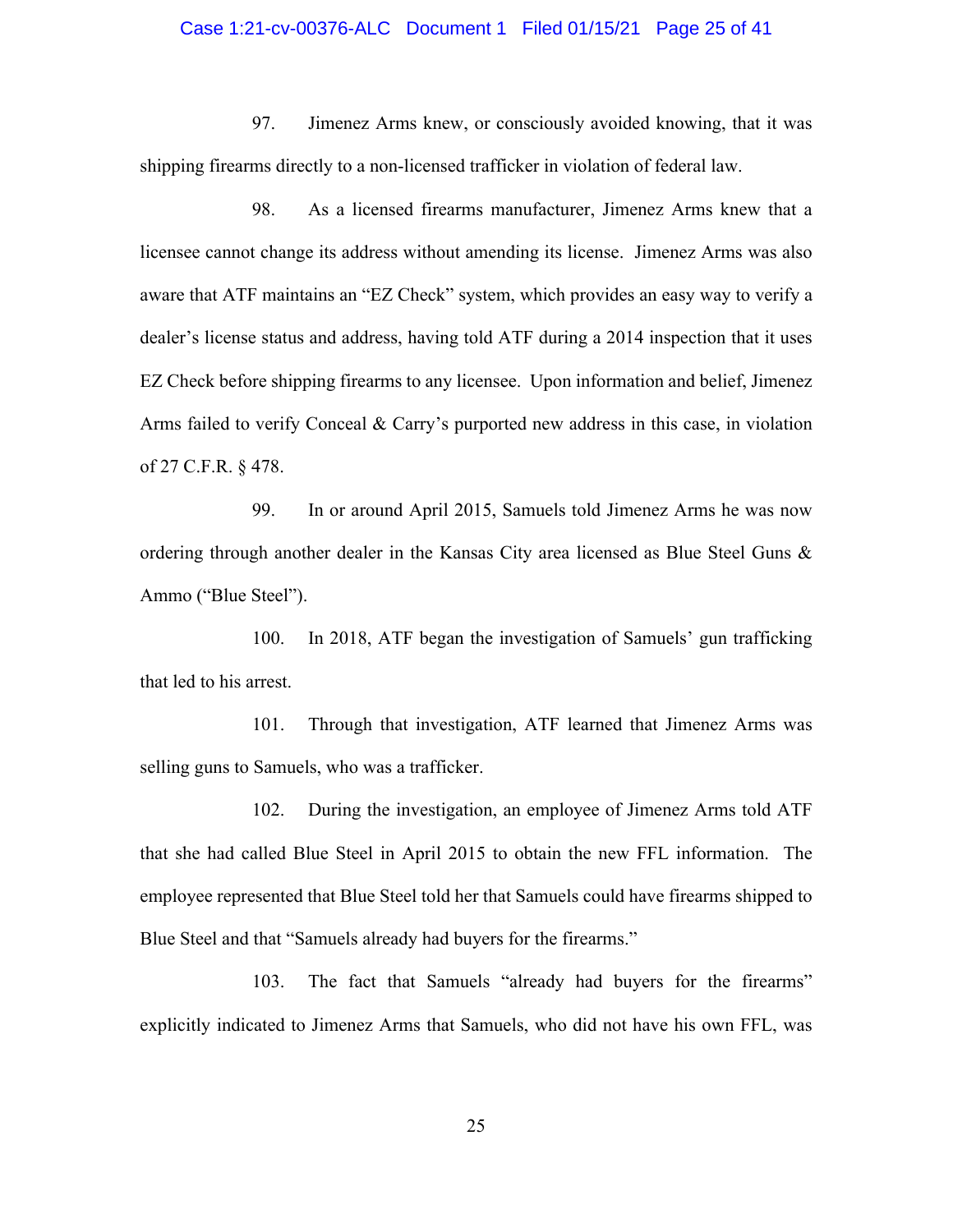### Case 1:21-cv-00376-ALC Document 1 Filed 01/15/21 Page 26 of 41

reselling the guns to third parties—*i.e.*, engaging in the business of dealing in firearms without a license—in violation of 18 U.S.C. § 923(a).

104. Despite that knowledge, Jimenez Arms shipped the five firearms Samuels ordered to Blue Steel.

105. When the Jimenez Arms firearms arrived at Blue Steel, a Blue Steel employee called Jimenez Arms and said that Samuels was not authorized to purchase firearms through Blue Steel.

106. Subsequently, the Jimenez Arms employee called Samuels to ask for an explanation. As the employee later told ATF, Samuels explained during the call that he placed orders for firearms, had them shipped to a local dealer and then arranged for his own customers to buy the firearms. In other words, Jimenez Arms was again explicitly told that Samuels was engaged in the business of dealing in firearms, something only a licensee is permitted to do.

107. Jimenez Arms stopped doing business with Samuels after this conversation but, upon information and belief, did not report to ATF or other law enforcement Samuels' gun trafficking business, or that it had sold Samuels over 30 firearms during the prior two years.

108. As of 2018, Samuels had purchased 57 Jimenez Arms guns (32 directly from Jimenez Arms), 43 of which Samuels trafficked to third parties, largely in and around Kansas City. Upon information and belief, at least six of the Jimenez Arms firearms trafficked through Samuels were used in crimes—several of which were committed in and around Kansas City. One of the Jimenez Arms guns trafficked by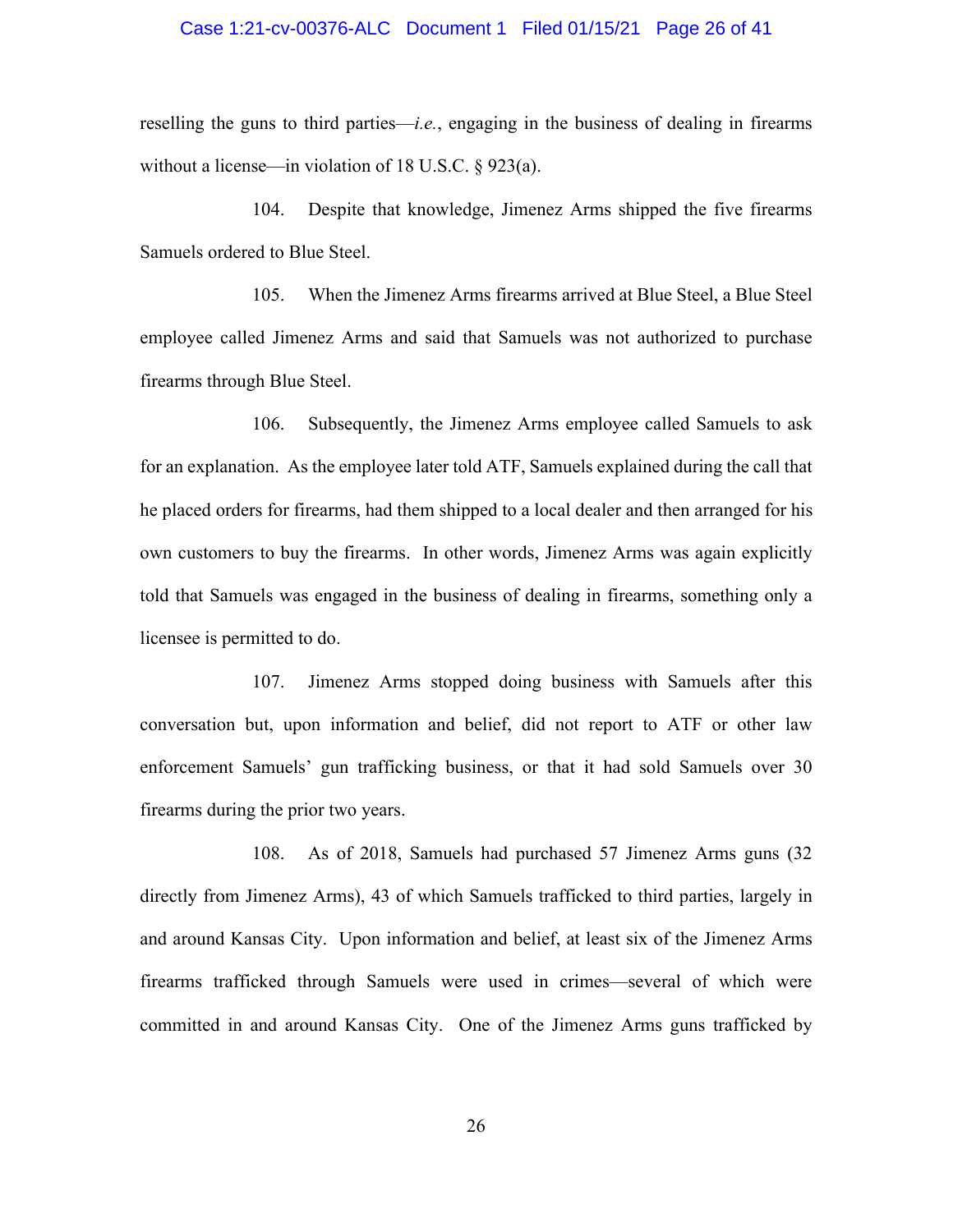### Case 1:21-cv-00376-ALC Document 1 Filed 01/15/21 Page 27 of 41

Samuels tragically was used by a 16-year-old to murder Alvino "Dwight" Crawford on July 5, 2016.

109. Jimenez was responsible for creating a business culture that disregarded federal gun laws, resulting in Jimenez Arms' dealings with Samuels and the decision not to report him to law enforcement. The same pattern is likely to repeat with JA Industries, which injures each of the Plaintiffs.

#### C. **Jimenez Arms' Recordkeeping Violations**

110. In the course of routine inspections, ATF twice cited Jimenez Arms for recordkeeping violations. In evaluating Jimenez's application to obtain a license for JA Industries, these repeat failures to abide by ATF regulations should have warranted the denial of the application or at least raised, serious concerns about the nature of Jimenez's business that warranted some investigation.

111. In an August 2012 inspection report, ATF noted that Jimenez was one of the two people responsible for maintaining acquisition and disposition records and that Jimenez Arms' entries of acquisitions and disposition of firearms were "not verified nor reviewed. In addition, due to lack of internal audit procedures, the errors on [the] A&D record [we]re never addressed." ATF also found that firearms at the company were missing or unaccounted for, but that Jimenez Arms did not report the losses to ATF and local law enforcement and had transferred firearms to another licensee without recording the dispositions. ATF cited Jimenez Arms with four types of recordkeeping violations.

112. First, ATF cited Jimenez Arms with failure to maintain acquisition and disposition records, in violation of 27 C.F.R. § 478.122(a)(3).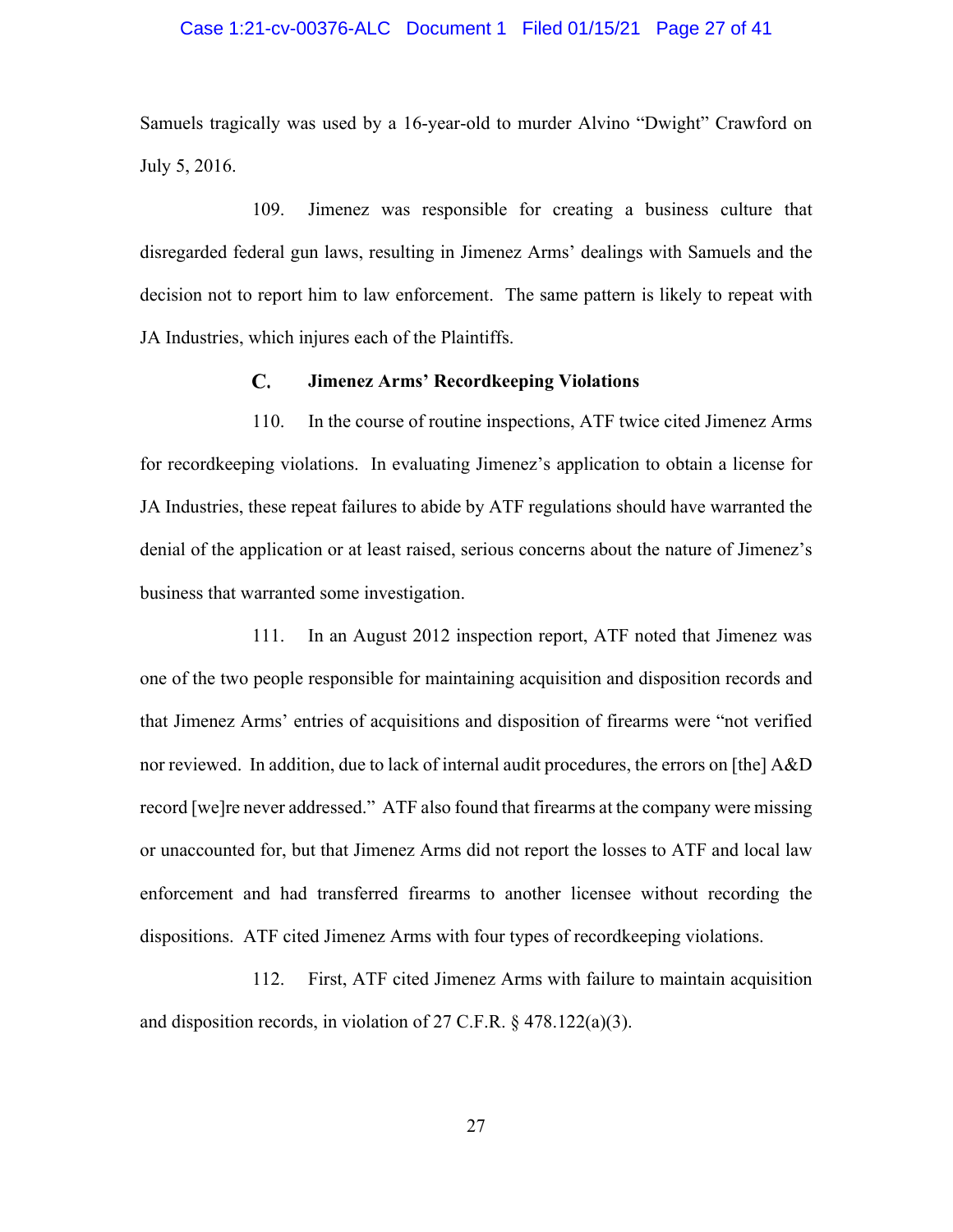# Case 1:21-cv-00376-ALC Document 1 Filed 01/15/21 Page 28 of 41

113. Second, ATF cited Jimenez Arms with failure to report the theft or loss of four firearms to ATF and local law enforcement, in violation of 27 C.F.R. § 478.39a.

114. Third, ATF cited Jimenez Arms with failure to timely record the acquisition of firearms, in violation of 27 C.F.R. § 478.123(a).

115. Fourth, ATF cited Jimenez Arms with failure to timely record the disposition of firearms, in violation of 27 C.F.R. § 478.123(b).

116. These regulations are in place to prevent gun trafficking and to allow law enforcement to trace firearms used in crimes. Violation of these regulations, taken together with Jimenez's history, provided strong evidence to ATF that Jimenez Arms firearms were being trafficked and that Jimenez—as the self-identified "responsible person" for the company—knew it.

117. Instead of taking more serious action, ATF held a warning conference "in lieu of revocation" of Jimenez Arms' FFL.

118. In or around March 2014, ATF conducted an inspection of Jimenez Arms' factory. Based on Jimenez's false representation to the ATF inspector that he did not sell firearms to unlicensed buyers, the inspector concluded that "[n]o trafficking issues were disclosed . . . relating to the acquisition and disposition of firearms[,]" but did note that "the licensee does not have any written internal controls in maintaining accurate records of acquisitions and dispositions."

119. Following another inspection in or around 2017, ATF cited Jimenez again for failing to timely record the acquisition and disposition of firearms, in violation of 27 C.F.R. §§ 478.123(a) and (b). These violations again included instances in which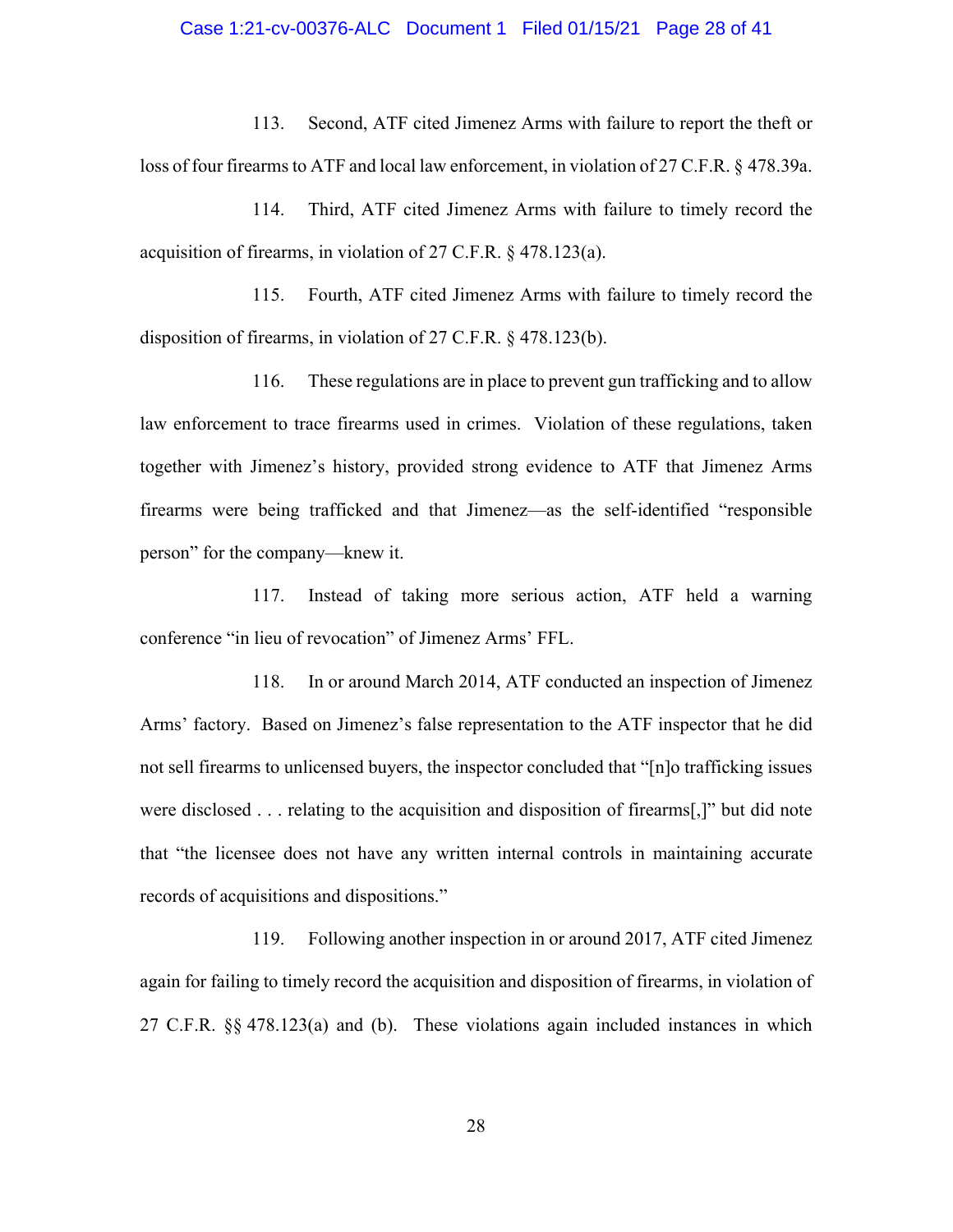# Case 1:21-cv-00376-ALC Document 1 Filed 01/15/21 Page 29 of 41

Jimenez Arms transferred firearms to another licensee without recording those dispositions and in which firearms "were determined to be missing and [were] not reported."

120. ATF issued Jimenez Arms a warning letter expressing "particular concern" about the inventory for which the company was unable to account but took no further action against Jimenez Arms.

121. This history of recordkeeping violations, particularly in combination with all the other violations of firearms laws and regulations, strongly indicates—and would have indicated to ATF during a properly conducted licensing investigation for JA Industries—that each of Jimenez's violations and misrepresentations was willful.

#### D. **JA Industries**

122. On February 10, 2020, Jimenez Arms filed for bankruptcy with an outstanding \$1.3 million federal tax bill and other liabilities totaling at least an additional \$1 million. Among these were actual and potential liabilities arising from lawsuits against Jimenez Arms, including a wrongful death action filed by the estate of a Kansas City man who was murdered using a Jimenez Arms pistol.

123. Wasting little time, on or about March 20, 2020, Jimenez applied for an FFL for "JA Industries." He again listed himself as the sole "responsible person" for the new entity and stated in connection with his application that JA Industries "does not sell firearms to non-licensees."

124. While Jimenez Arms and JA Industries are different corporate entities on paper, they are functionally the same business producing functionally the same pistols.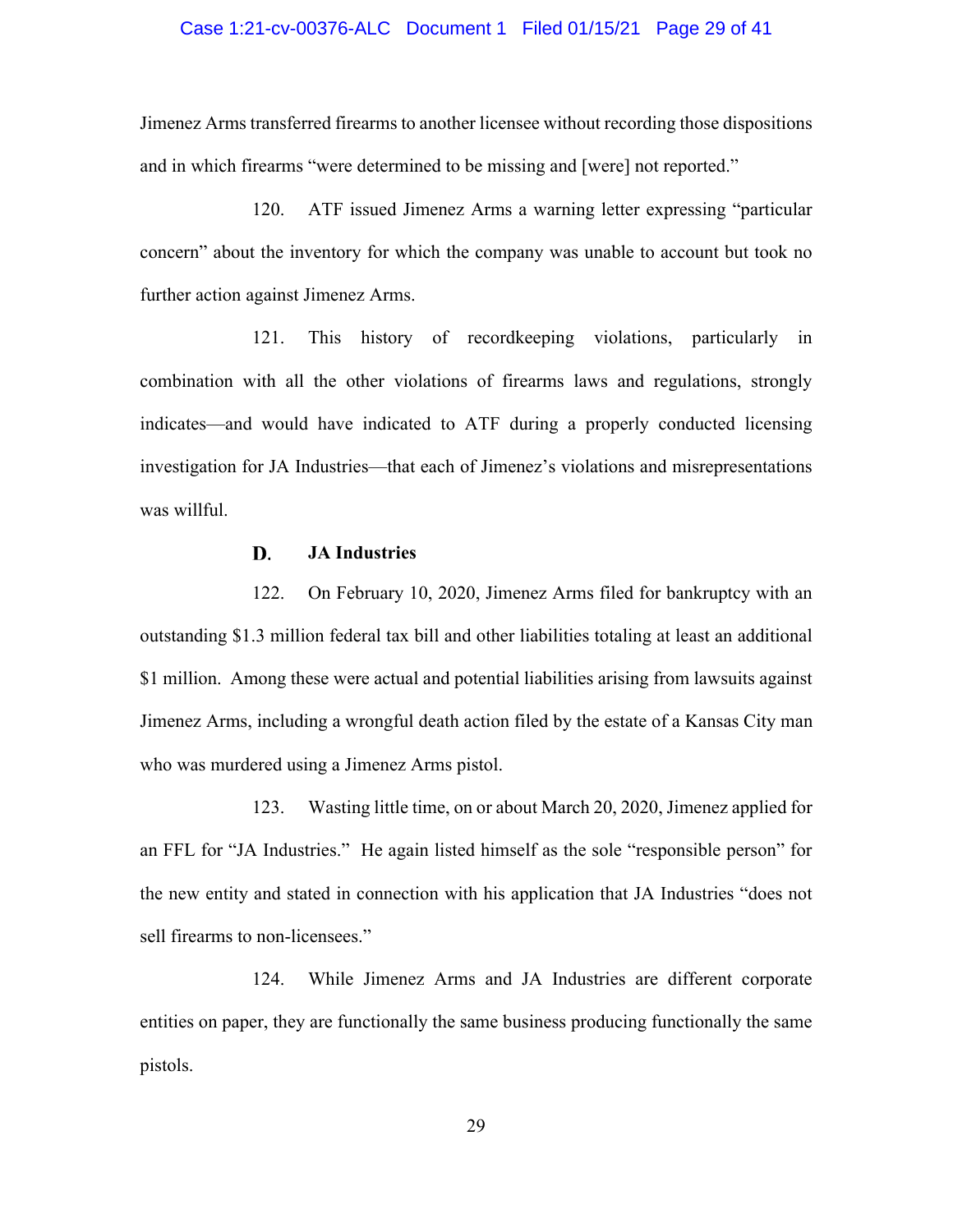## Case 1:21-cv-00376-ALC Document 1 Filed 01/15/21 Page 30 of 41

125. JA Industries, like Jimenez Arms, listed a business address in Henderson, Nevada.

126. Jimenez Arms' website was active until at least November 2020 and made no reference to JA Industries. Upon information and belief, JA Industries does not have a separate website.

127. JA Industries is currently selling the same cheap, highly trafficked pistols as Jimenez Arms, including a model functionally identical to the popular "JA Nine."

128. One firearms dealer in Alabama even posted the following message on its website: "Jimenez Arms is back!! The new company, JA Industries LLC, will start shipping firearms in the coming weeks, starting with the JA Nine and the JA 380." It added that "JA Industries WILL honor the Jimenez Arms lifetime warranty[.]"18

129. Because JA Industries conducts business in the same way as Jimenez Arms, it is inevitable that its nearly identical product will end up in the hands of violent criminals, inflicting further injury on each of the Plaintiffs.

130. The willful misrepresentations and willful violations engaged in by Jimenez as the responsible person for Jimenez Arms are attributable to him as an individual and disqualify any company run by him, including JA Industries, from obtaining an FFL.

#### E. **ATF's Failure to Investigate Jimenez**

131. On or about April 22, 2020, ATF purportedly conducted a firearms qualification inspection of JA Industries via telephone due to the COVID-19 pandemic. On or about April 29, 2020, ATF issued FFL #9-88-06010 to JA Industries.

<sup>18</sup> Jimenez Arms, Inc., Keel Mountain Munitions LLC, http://www.kmmunitions.com/jimenez.html (last visited Jan. 14, 2021).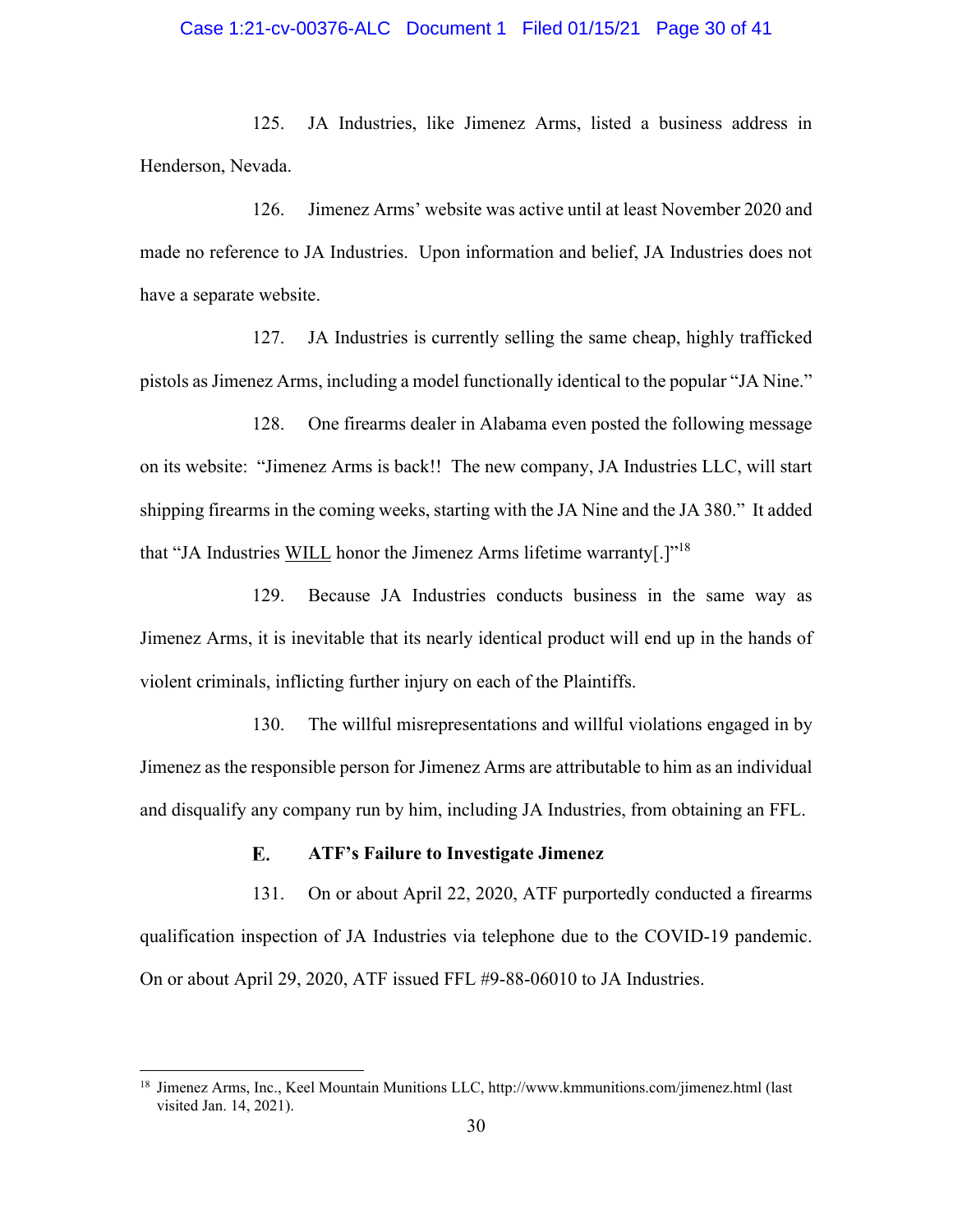## Case 1:21-cv-00376-ALC Document 1 Filed 01/15/21 Page 31 of 41

132. But ATF failed to conduct an adequate inquiry or investigation of JA Industries.

133. Among other things, the deficiency of ATF's process is evident by the fact that JA Industries was granted an FFL: Had ATF conducted a proper investigation—or any investigation whatsoever—that would not have happened.

134. According to the ATF Operations Manual, the purpose of a firearms qualification inspection is, among other things, to "[e]nsure the applicant is qualified" and "[v]erify the accuracy of the application." ATF regulations also direct the agency to approve a license application when it "find[s] through further inquiry or investigation, or otherwise, that the applicant is qualified." 27 C.F.R. § 478.47(a). Consistent with the Operations Manual, courts have interpreted this provision to encompass the "duty to ensure the truthfulness of statements made on an application for a federal firearms license."<sup>19</sup>

135. Jimenez was not a "qualified applicant" to receive an FFL under 18 U.S.C. § 923(c) because, as described in this Complaint, he did not meet the licensing qualifications under 18 U.S.C. § 923(d) due to his having willfully violated multiple provisions of the Gun Control Act and its regulations, as well as having willfully failed to disclose, and made false statements regarding, material facts.

136. On his application for an FFL for JA Industries, Jimenez listed his prior employment with both Bryco and Jimenez Arms, both of which were known to ATF to have close ties to Jennings, who was prohibited from obtaining an FFL, and the Jennings family.

<sup>19</sup> *Morgan v. United States U.S. Dep't of Justice*, 473 F. Supp. 2d 756, 763 (E.D. Mich.), *aff'd sub nom. Morgan v. Fed. Bureau of Alcohol, Tobacco & Firearms*, 509 F.3d 273 (6th Cir. 2007) (quoting *Fattahi v. Bureau of Alcohol, Tobacco & Firearms*, 195 F. Supp. 2d 745, 747 n.5 (E.D. Va. 2002), *aff'd*, 328 F.3d 176 (4th Cir. 2003)).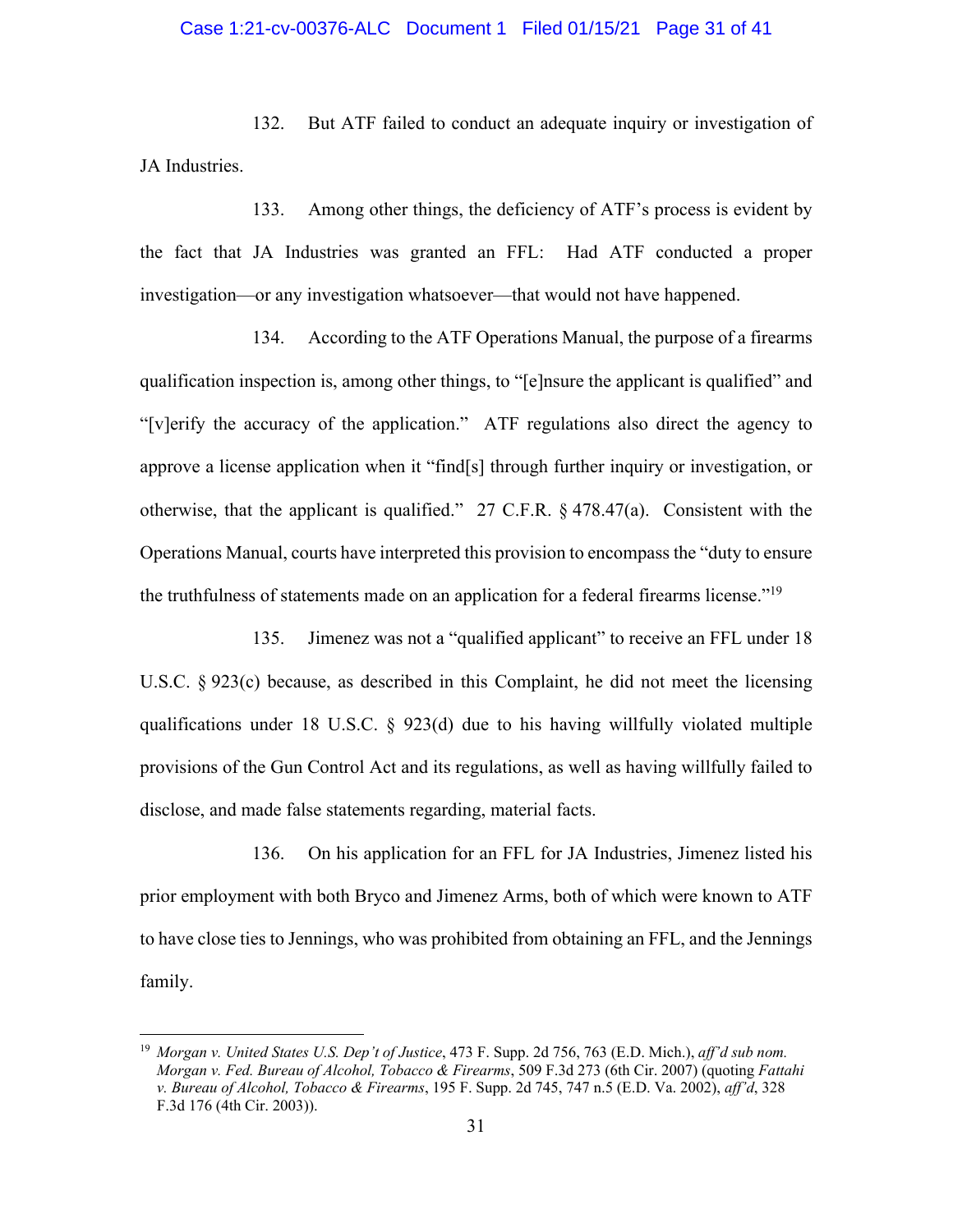### Case 1:21-cv-00376-ALC Document 1 Filed 01/15/21 Page 32 of 41

137. Had ATF done any kind of investigation into Jimenez's background in connection with the licensing process for JA Industries—including a review of its own files—it would have learned that he had collaborated extensively with Jennings in the management and operation of his prior firearms manufacturing business despite repeated, and illegal, attestations to the contrary. It would have also discovered—as its own office in Kansas City had included in federal charging documents—that Jimenez and his prior company, Jimenez Arms, had previously shipped dozens of firearms to Samuels, an unlicensed individual who trafficked in firearms, despite numerous indications that doing so would violate the Gun Control Act. Moreover, ATF's own enforcement records indicate that Jimenez and Jimenez Arms had committed recordkeeping violations of a type that undermine the purpose of the Gun Control Act, which is to prevent gun trafficking and other gun crimes.

138. Accordingly, had ATF done such investigation it would have concluded that Jimenez was not a qualified applicant, and would not have granted the FFL.

139. According to the ATF Operations Manual, another purpose of a firearms qualification inspection is to "[m]inimize the possibility of firearms being obtained by prohibited persons."

140. The Manual also instructs ATF officials "to '[r]eview area office files' if the applicant has held a license in the past and to "[b]e alert for recent or ongoing criminal investigations of applicants or for persons previously associated with an administrative ATF action."

141. ATF was aware that Jennings was prohibited under 18 U.S.C. § 922(g) from possessing firearms or shipping or transporting them in interstate commerce,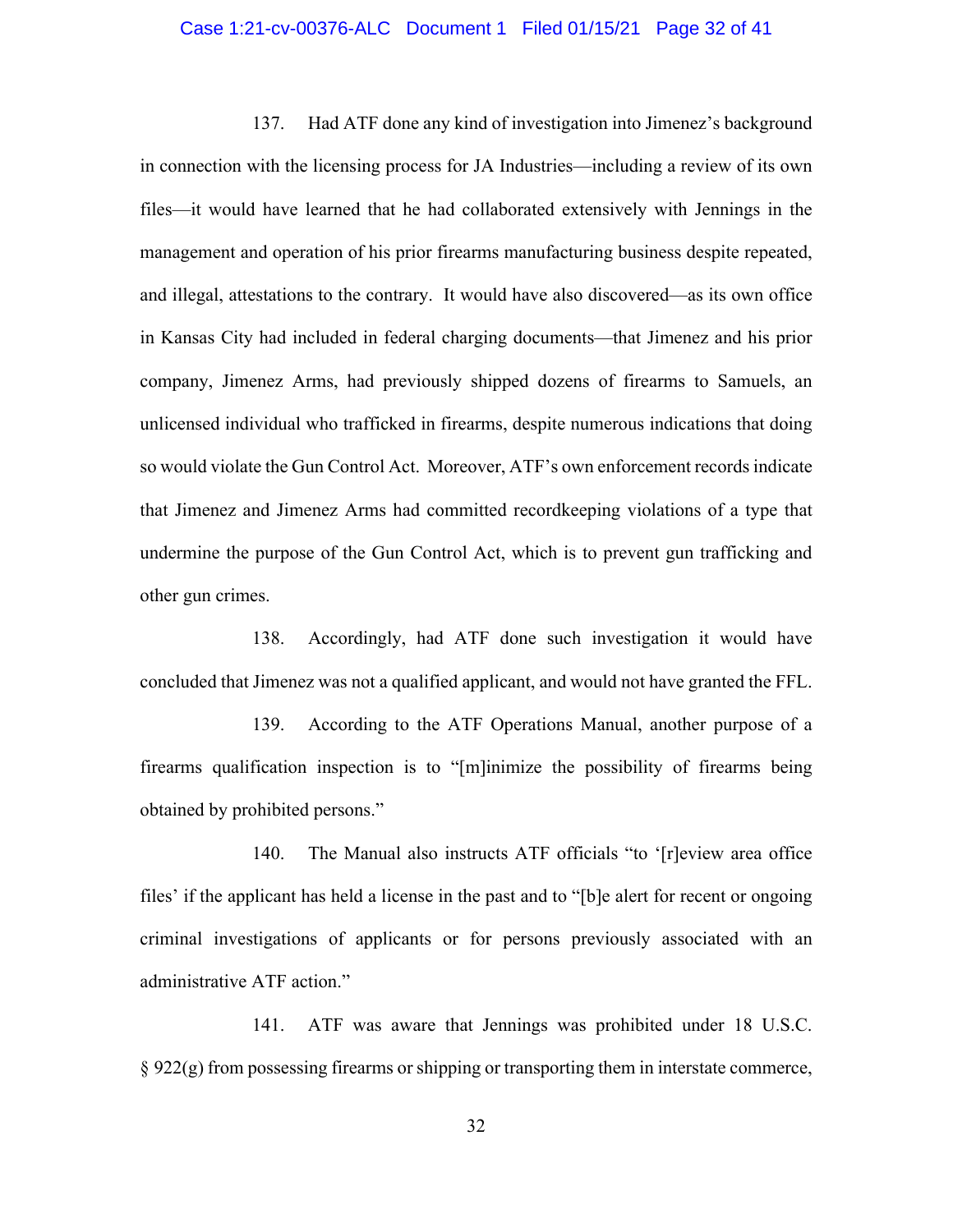## Case 1:21-cv-00376-ALC Document 1 Filed 01/15/21 Page 33 of 41

and that Jimenez had nevertheless allowed Jennings access to, and control over, his firearms business.

142. According to the ATF Operations Manual, other purposes of a firearms qualification inspection include "[r]educ[ing] illegal diversion in firearms" and to "[r]educ[ing] violent crime and protect[ing] the public[.]"

143. ATF was aware of Jimenez's association with traffickers like Samuels from its 2018 investigation of Samuels and of Jimenez's prior violations for failing adequately to account for Jimenez Arms' dispositions and inventory. ATF was also aware that the types of guns manufactured by Jimenez are heavily trafficked and disproportionately used to commit crimes: as noted above, an ATF investigator attested that he was unsurprised that a majority of the firearms trafficked by Samuels were Jimenez Arms pistols, because they are "commonly inexpensive" and profits could be made "by buying them at a low cost and selling them at marked up price to prohibited individuals.<sup>220</sup>

144. As such, granting an FFL to JA Industries *increases* illegal diversion in firearms and *increases* violent crime and danger to the public, particularly in and around Kansas City, where Jimenez guns are heavily trafficked.

145. According to the ATF Operations Manual, another purpose of a firearms qualification inspection is to "ensure the integrity of records systems . . . to facilitate the tracing of firearms[.]"

146. As described herein, ATF was aware of Jimenez's recordkeeping violations that are consistent with gun trafficking.

<sup>20</sup> Affidavit for Criminal Complaint at ¶ 69, *United States v. Samuels*, No. 18-CR-00309-GAF (W.D. Mo. Oct. 1, 2018).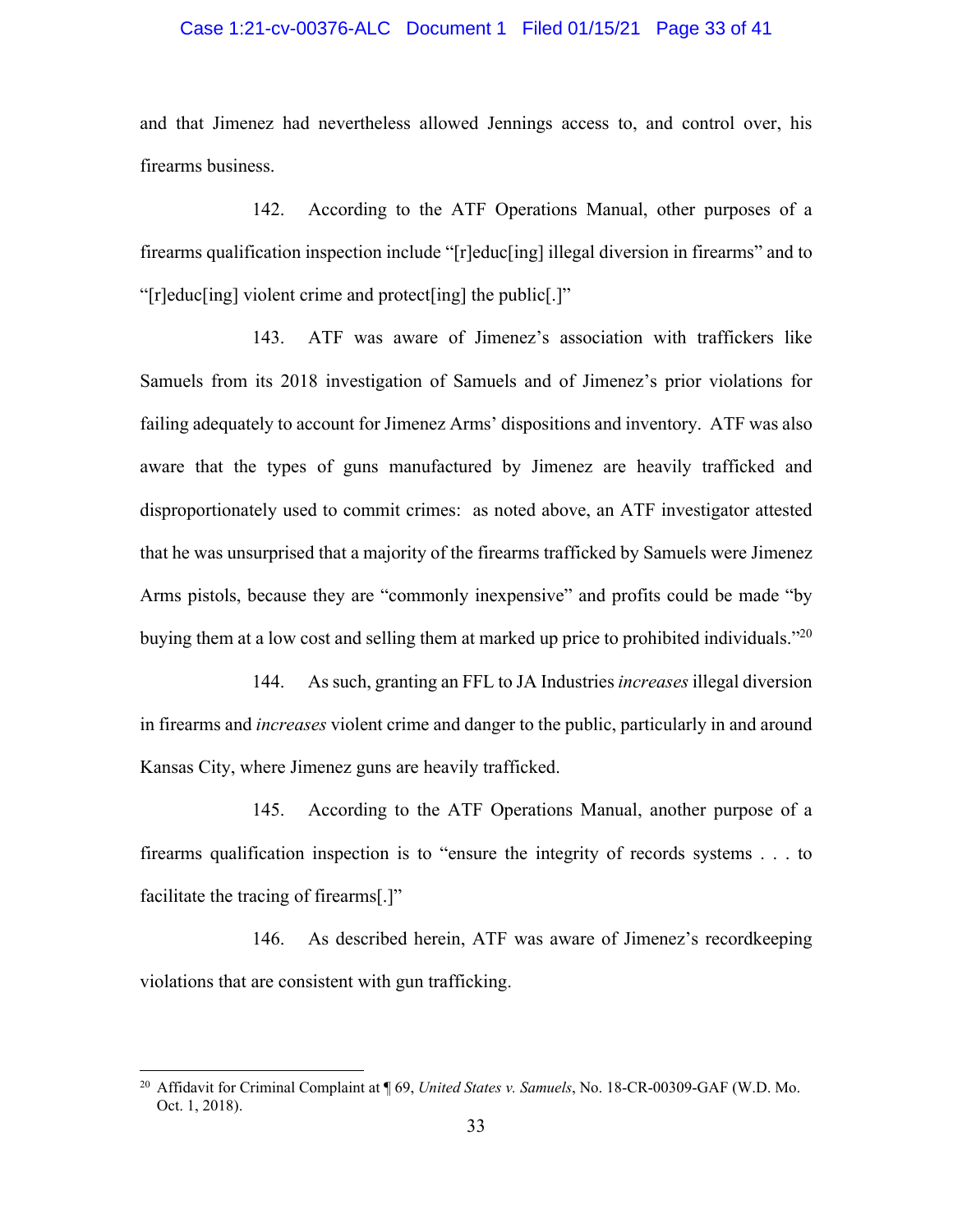### **CLAIMS FOR RELIEF**

### **FIRST CLAIM FOR RELIEF**

(Issuance of a federal firearms license to an applicant who has failed to meet the criteria for licensure in violation of the Administrative Procedure Act, 5 U.S.C. § 706(2)(A))

147. Plaintiffs repeat and incorporate by reference the allegations contained in the preceding paragraphs as if fully set forth herein.

148. A reviewing court shall "hold unlawful and set aside agency action . . . found to be—arbitrary, capricious, an abuse of discretion, or otherwise not in accordance with law."  $5$  U.S.C.  $\S$  706(2)(A).

149. The Gun Control Act requires ATF to deny a license to an applicant who has, *inter alia*, "willfully violated any of the provisions of" the Gun Control Act, or "willfully failed to disclose any material information required" or "made any false statement as to any material fact" in connection with an application for an FFL. *See* 18 U.S.C. §§ 923(c), (d)(1)(C), (D); *see also* 27 C.F.R. § 478.47(a).

150. The Gun Control Act further requires ATF to deny a license to an applicant if a person who "directly or indirectly, [has] the power to direct or cause the direction of the management and policies" of the applicant's firearm business—*i.e.*, a responsible person—is prohibited from transporting, shipping or receiving firearms under 18 U.S.C. § 922(g). *See* 18 U.S.C. §§ 923(c), (d)(1)(B).

151. The Gun Control Act makes it unlawful to "engage in the business of importing, manufacturing, or dealing in firearms" without an FFL. 18 U.S.C.  $§$  922(a)(1)(A).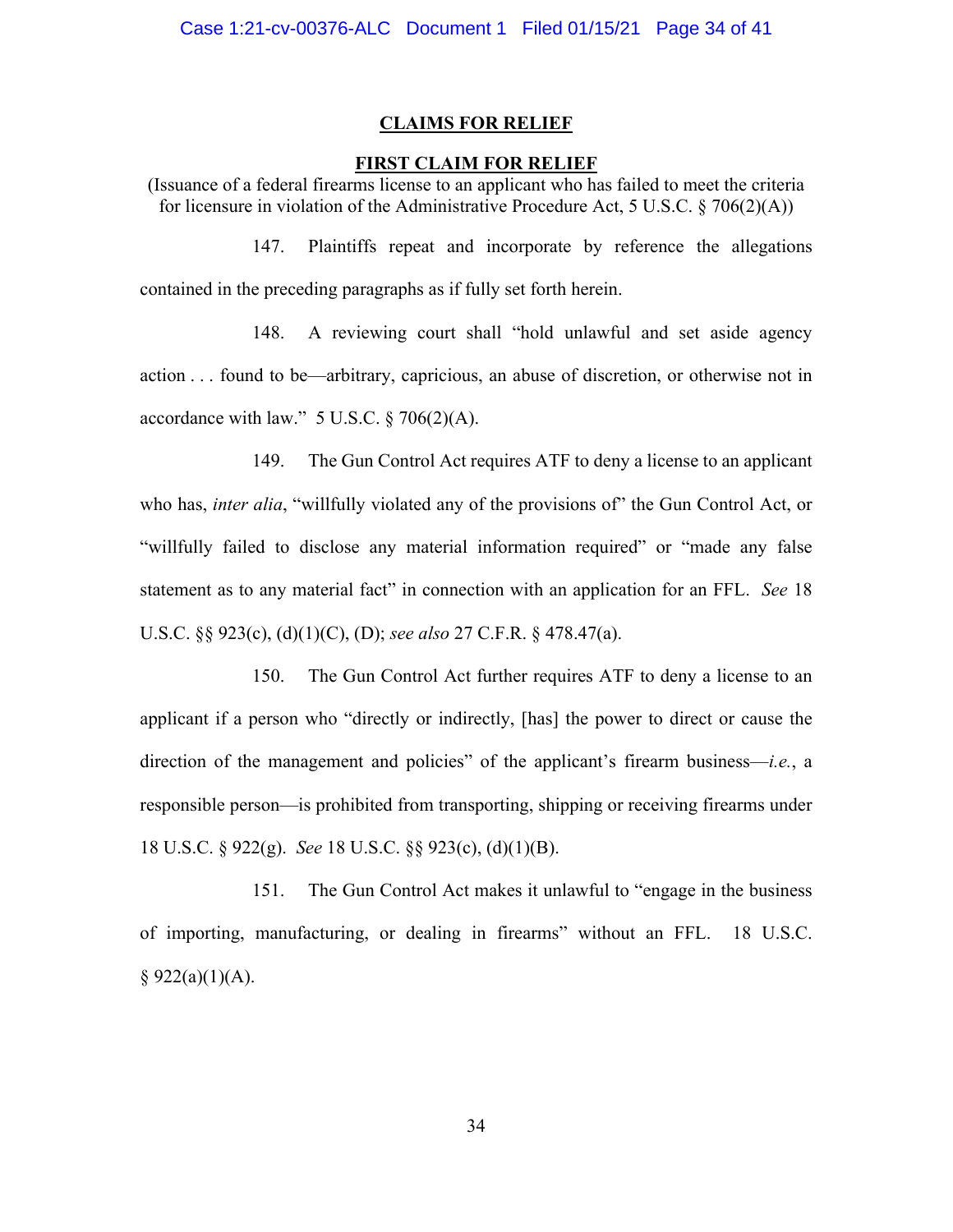# Case 1:21-cv-00376-ALC Document 1 Filed 01/15/21 Page 35 of 41

152. The Gun Control Act further makes it unlawful for an individual to make "any false statement or representation . . . in applying for a[] license" under the Act. 18 U.S.C. § 924(a).

153. The Gun Control Act further makes it unlawful for licensees to "ship or transport in interstate or foreign commerce any firearm to any person" who does not possess an FFL. 18 U.S.C. § 922(a)(2).

154. The Gun Control Act further makes it unlawful to sell or deliver a firearm to an unlicensed person who the licensee knows or has reasonable cause to believe does not reside in the state in which the licensee's place of business is located. 18 U.S.C.  $§ 922(b)(3).$ 

155. The Gun Control Act further makes it unlawful to transfer a firearm to an unlicensed person before completing a background check. 18 U.S.C. § 922(t)(1).

156. Jimenez willfully violated the Gun Control Act when he repeatedly made false representations to, and willfully withheld material information from, ATF about the extent of Jennings' involvement, and whether he was a responsible person, in Jimenez's business.

157. Jimenez willfully aided and abetted a violation of the Gun Control Act when he permitted Jennings—who was prohibited from possessing firearms or shipping or transporting them in interstate commerce under 18 U.S.C.  $\S 922(g)$ , due to domestic violence and child pornography convictions—to play a controlling role in Jimenez Arms.

158. Given ATF's knowledge of Jennings' association with Jimenez and central role in Jimenez Arms, Defendants had reason to believe Jennings would be a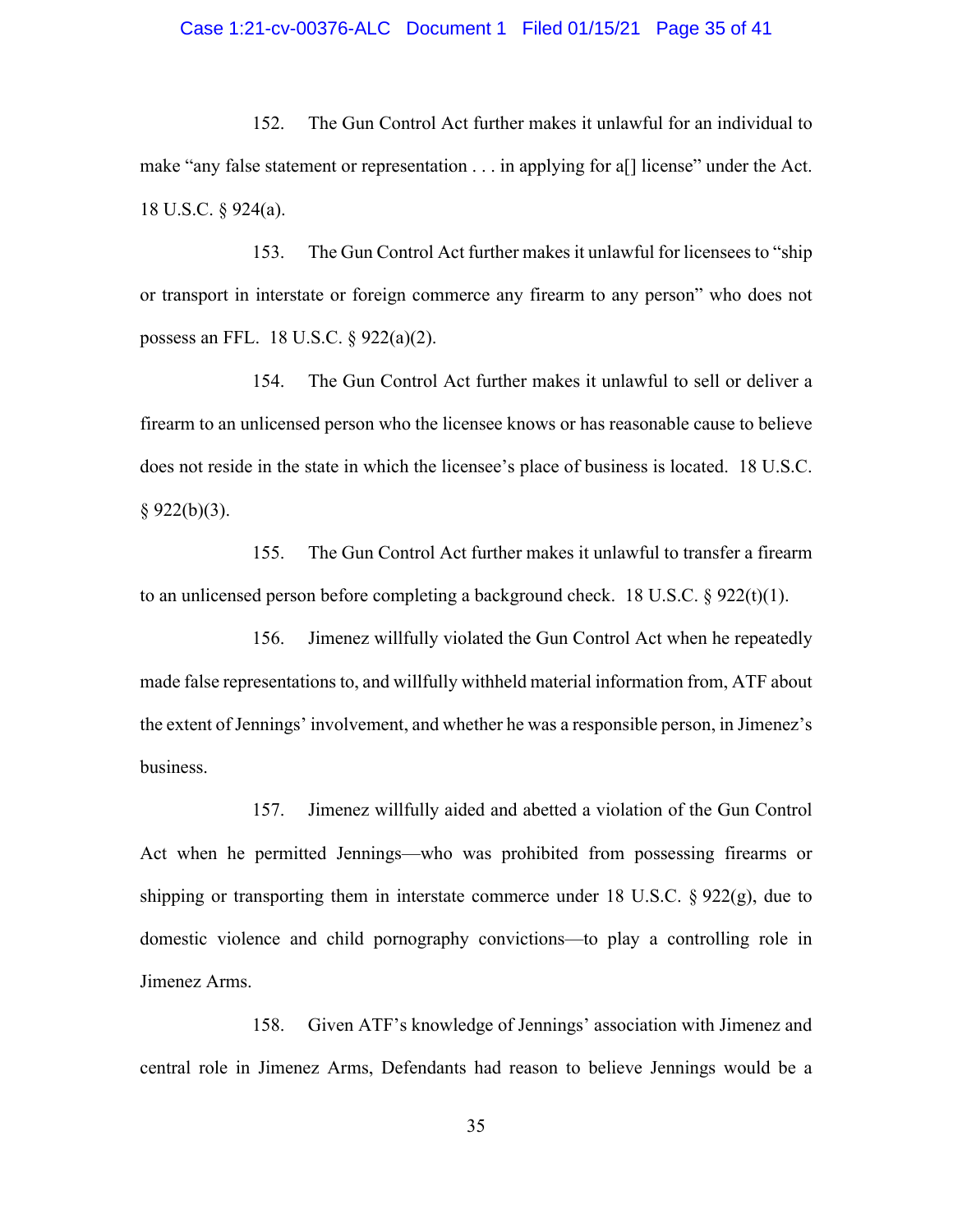### Case 1:21-cv-00376-ALC Document 1 Filed 01/15/21 Page 36 of 41

responsible person in JA Industries as well, and so acted arbitrarily, capriciously and contrary to law by not also denying JA Industries' FFL on that basis. (Indeed, ATF previously denied a license to one of Jennings' prior companies because he was a responsible person.)

159. Jimenez willfully violated the Gun Control Act when Jimenez Arms shipped multiple firearms to Samuels, a Missouri individual who Jimenez knew (or consciously avoided knowing) did not possess an FFL and who, as ATF learned in 2018, Jimenez knew intended to resell those firearms.

160. Jimenez willfully violated the Gun Control Act when Jimenez Arms shipped multiple firearms to a new address for Samuels—Samuels' personal home in Kansas City, Missouri—without running a check on that address (which would have revealed it was the address of a non-licensee).

161. Through this conduct, and by not alerting ATF or law enforcement that Samuels was engaging in the business of dealing firearms without a license, Jimenez aided and abetted Samuels' illegal trafficking operation in willful violation of the Gun Control Act.

162. Jimenez repeatedly and willfully violated the Gun Control Act through his companies by failing to abide by statutory and regulatory recordkeeping requirements, including failing to properly account for the acquisition and disposition of firearms, as documented by multiple ATF inspection reports.

163. Each of the willful violations and misrepresentations made by Jimenez as the responsible person for Jimenez Arms are attributable to him as an individual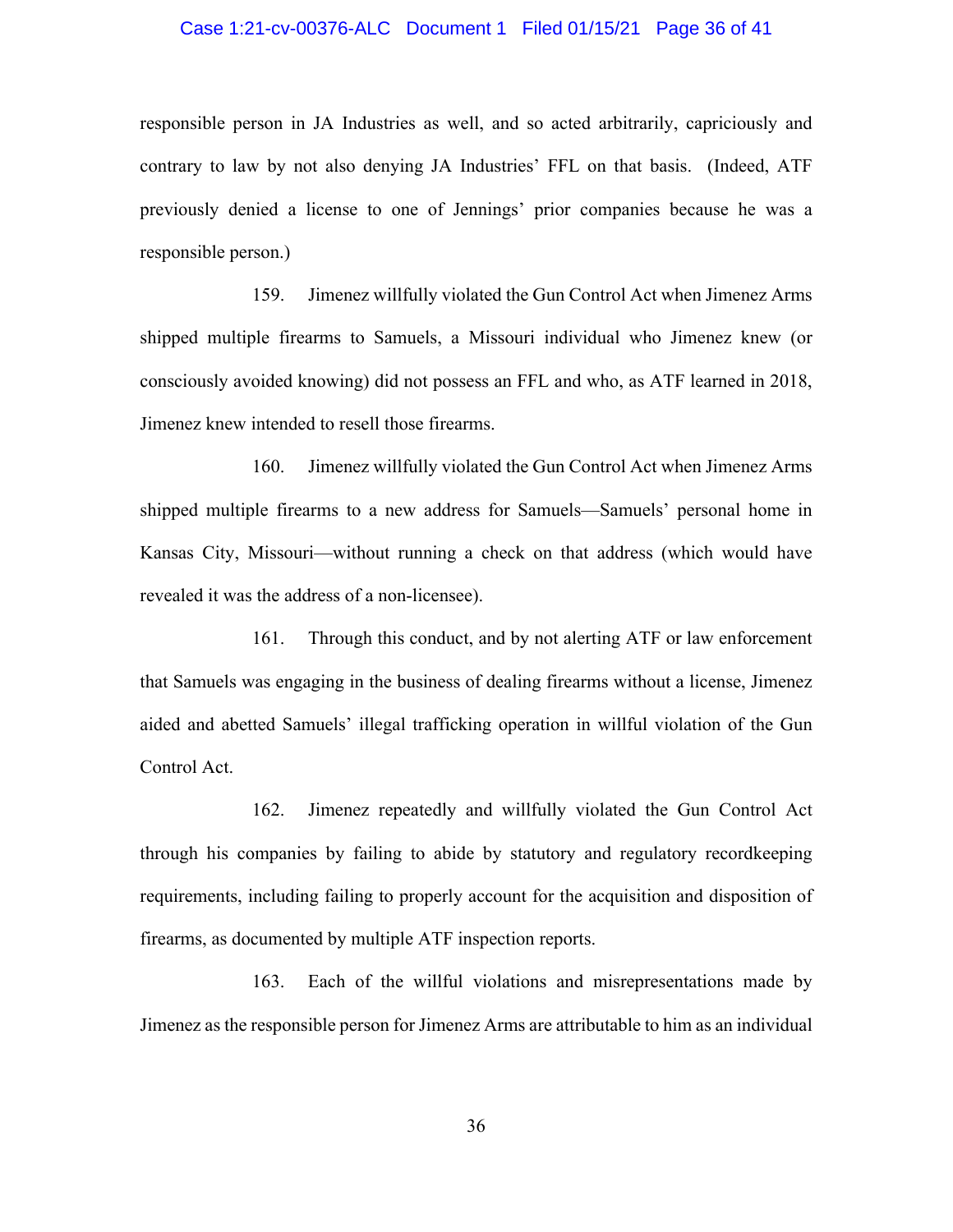## Case 1:21-cv-00376-ALC Document 1 Filed 01/15/21 Page 37 of 41

and disqualify any company run by him, including now JA Industries, from obtaining an FFL.

164. Each of these violations required ATF to deny Jimenez's application

for an FFL for JA Industries.

165. Given Jimenez Arms' history of Gun Control Act violations, ATF's

decision to grant a new FFL to JA Industries was arbitrary and capricious.

- 166. Nonetheless, ATF granted Jimenez's application.
- 167. ATF's grant of the FFL for JA Industries was a final agency action.
- 168. ATF's grant of the FFL for JA Industries was arbitrary, capricious

and contrary to law.

### **SECOND CLAIM FOR RELIEF**

(Issuance of a federal firearms license after deficient investigation of the applicant's qualification for a license in violation of the Administrative Procedure Act, 5 U.S.C. § 706(2)(A))

169. Plaintiffs repeat and incorporate by reference the allegations contained in the preceding paragraphs as if fully set forth herein.

170. A reviewing court may "hold unlawful and set aside agency action . . . found to be—arbitrary, capricious, an abuse of discretion, or otherwise not in accordance with law."  $5$  U.S.C.  $\S$  706(2)(A).

171. The Gun Control Act provides that FFLs may be issued only to "qualified" applicants. *See* 18 U.S.C. § 923(c).

172. ATF therefore cannot issue an FFL unless it first determines that an applicant is qualified under the Gun Control Act based, at a minimum, on an evaluation of the criteria listed in 18 U.S.C. § 923(d).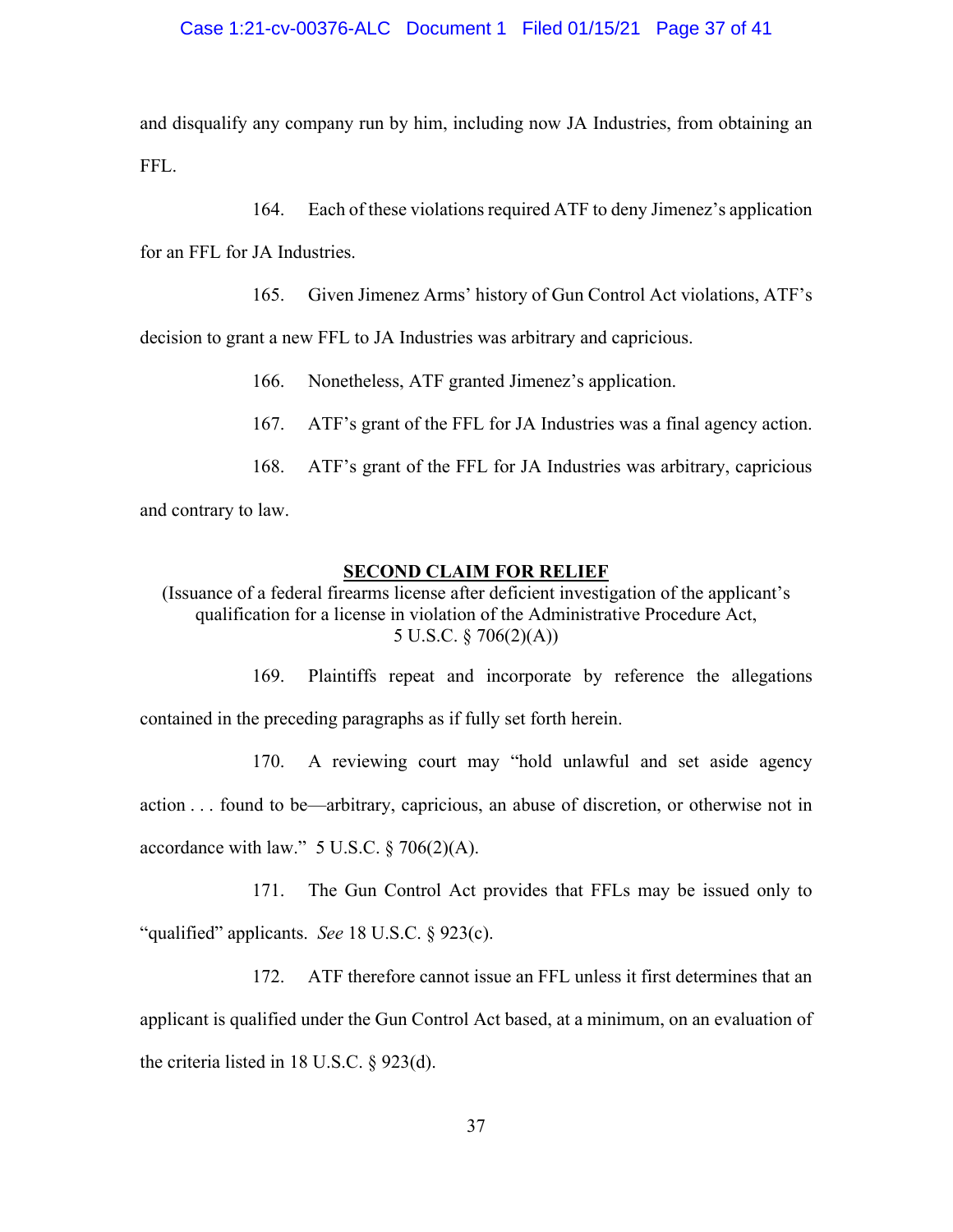## Case 1:21-cv-00376-ALC Document 1 Filed 01/15/21 Page 38 of 41

173. ATF's regulations require that it issue a license only after it finds "through further inquiry or investigation, or otherwise, that the applicant is qualified[.]" 27 C.F.R. § 478.47(a).

174. ATF's Industry Operations Manual prescribes procedures for conducting firearms qualifications inspections on original applications. According to the manual, the purpose of a firearms qualification inspection is to "[e]nsure the applicant is qualified[,]" "[v]erify the accuracy of the application," "[d]etermine the applicant's ability to comply with Federal law and regulations," "[m]inimize the possibility of firearms being obtained by prohibited persons," "[r]educe illegal diversion of firearms," "ensure the integrity of records systems . . . to facilitate the tracing of firearms" and "[r]educe violent crime and protect the public." The Industry Operations Manual also instructs ATF inspectors "to determine if responsible persons" for the applicant's business "are prohibited."

175. ATF was aware, including having concrete evidence, that Jimenez had violated the Gun Control Act and ATF regulations on numerous prior occasions, and had reason to know that Jimenez and his operation required careful scrutiny in connection with his application for an FFL.

176. Despite this knowledge, ATF did not conduct an adequate investigation in connection with Jimenez's application for an FFL for JA Industries.

177. ATF did not adequately investigate whether Jimenez met the criteria set out in 18 U.S.C. § 923(d).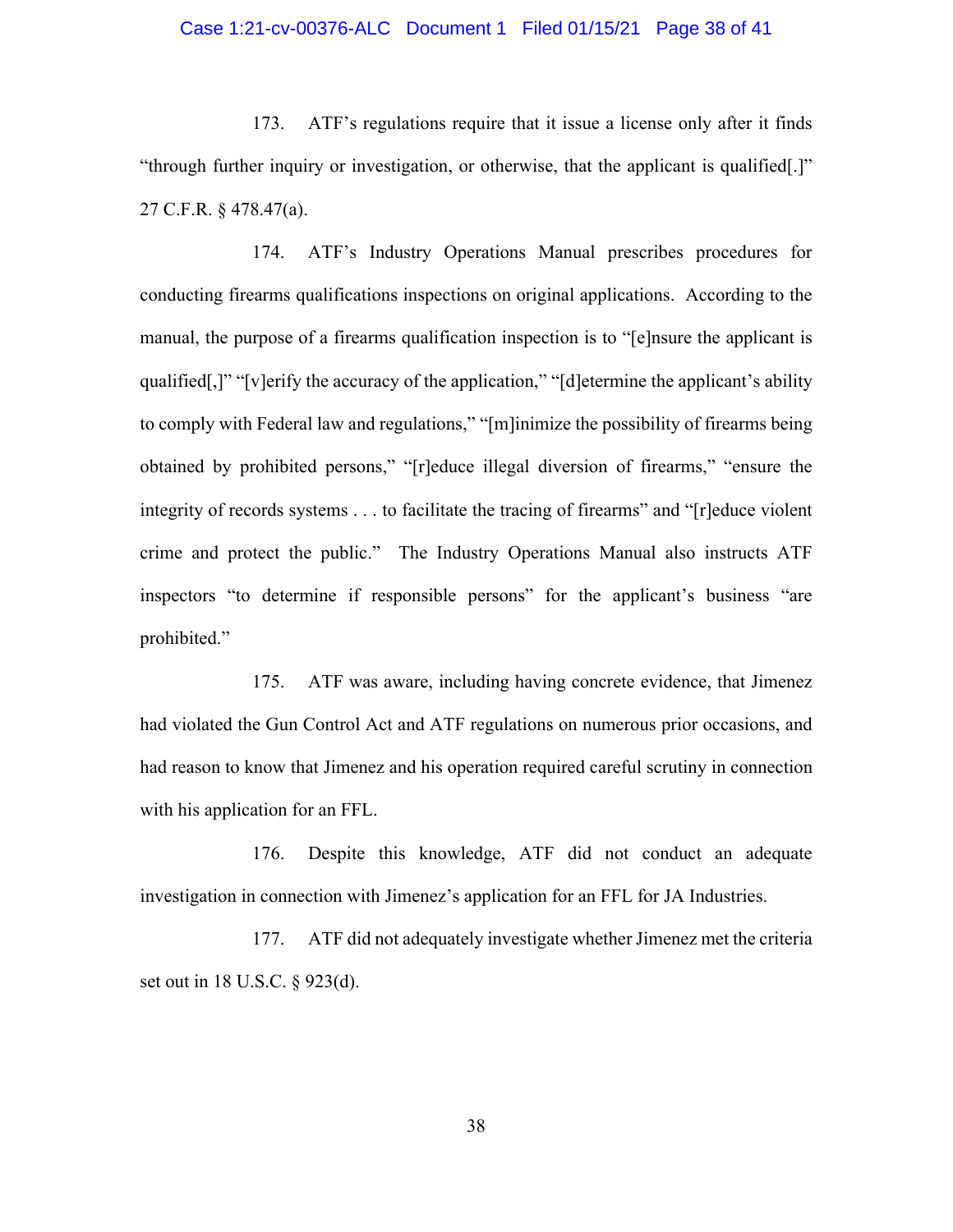# Case 1:21-cv-00376-ALC Document 1 Filed 01/15/21 Page 39 of 41

178. ATF did not adequately investigate whether Jimenez was truthful in his statements and representations made to ATF in the course of the FFL application process.

179. Had ATF conducted a reasonable investigation of Jimenez and JA Industries, it would have determined that Jimenez was not qualified to receive an FFL.

180. ATF failed to determine "through further inquiry or investigation, or otherwise," 27 C.F.R. § 478.47(a), that Jimenez was qualified for an FFL on behalf of JA Industries.

181. After failing to conduct an adequate investigation into Jimenez's qualifications to receive an FFL, ATF granted Jimenez's application for an FFL for JA Industries.

182. ATF's grant of an FFL for JA Industries was a final agency action.

183. ATF's grant of an FFL for JA Industries after an inadequate

investigation of Jimenez's qualifications was arbitrary, capricious and contrary to law.

### **REQUESTED RELIEF**

Wherefore, Plaintiffs request that this Court:

- a. Declare that Defendants' grant of an FFL was arbitrary, capricious and contrary to law in violation of the APA;
- b. Set aside Defendants' decision to grant an FFL to JA Industries or order Defendants to revoke the FFL; and
- c. Order that Defendants conduct a reasonable investigation into Jimenez's qualifications to receive an FFL for JA Industries.

In addition, Plaintiffs request that this Court:

- a. Award Plaintiffs their costs and reasonable attorneys' fees incurred in bringing this action; and
- b. Grant other such relief as this Court deems just and proper.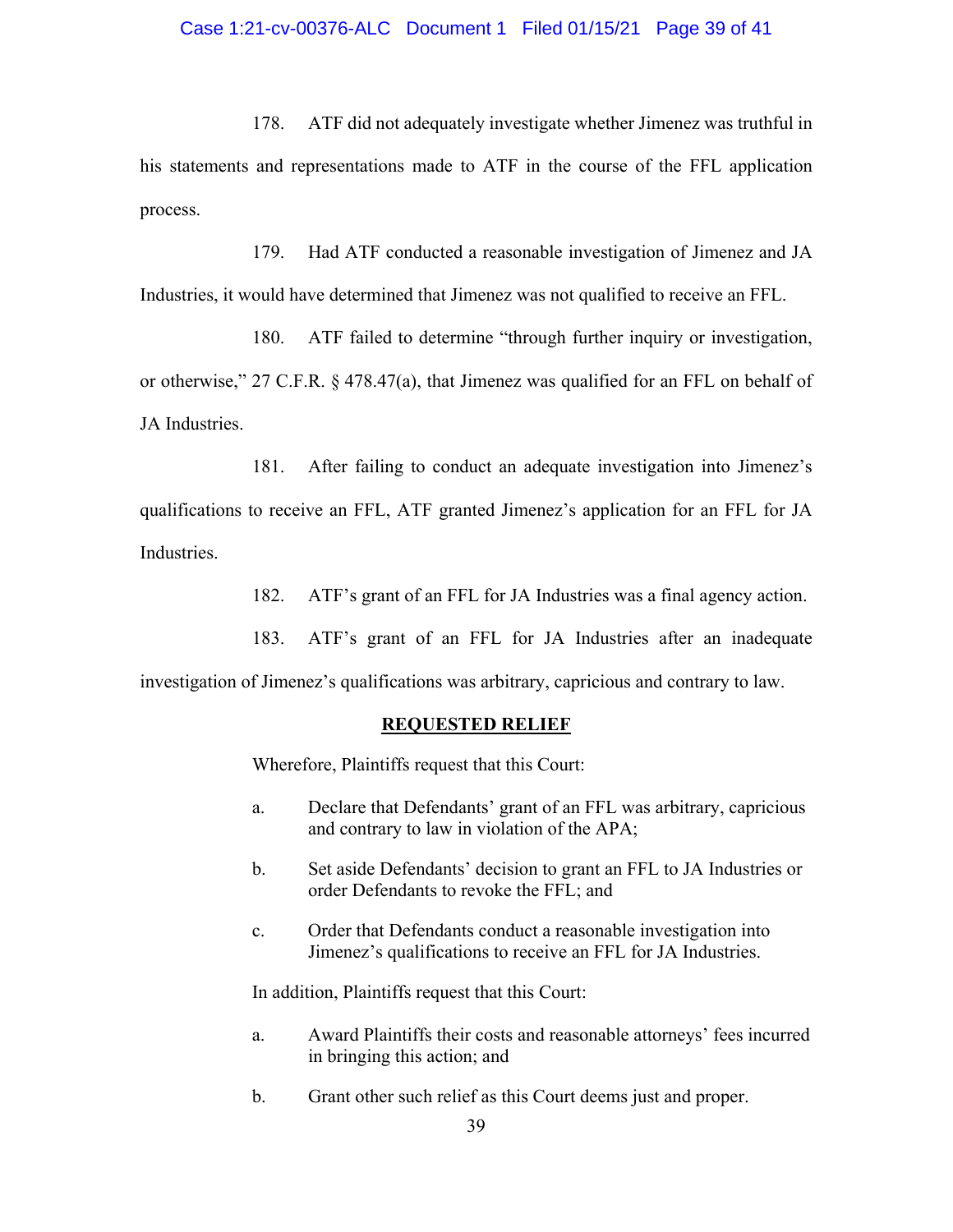January 15, 2021

### CRAVATH, SWAINE & MOORE LLP,

by

/s/ Benjamin Gruenstein

Benjamin Gruenstein Sharonmoyee Goswami Samantha Hall Joseph H. Margolies

 Worldwide Plaza 825 Eighth Avenue New York, NY 10019 (212) 474-1000 bgruenstein@cravath.com sgoswami@cravath.com shall@cravath.com jmargolies@cravath.com

### EVERYTOWN LAW

Alla Lefkowitz Molly Thomas-Jensen Aaron Esty Ryan Gerber\* *\*S.D.N.Y. Admission application forthcoming*

450 Lexington Ave. P.O. Box #4184 New York, NY 10017 (646) 324-8365 alefkowitz@everytown.org mthomasjensen@everytown.org aesty@everytown.org rgerber@everytown.org

*Attorneys for Plaintiffs Kansas City, Missouri and Everytown for Gun Safety Support Fund*